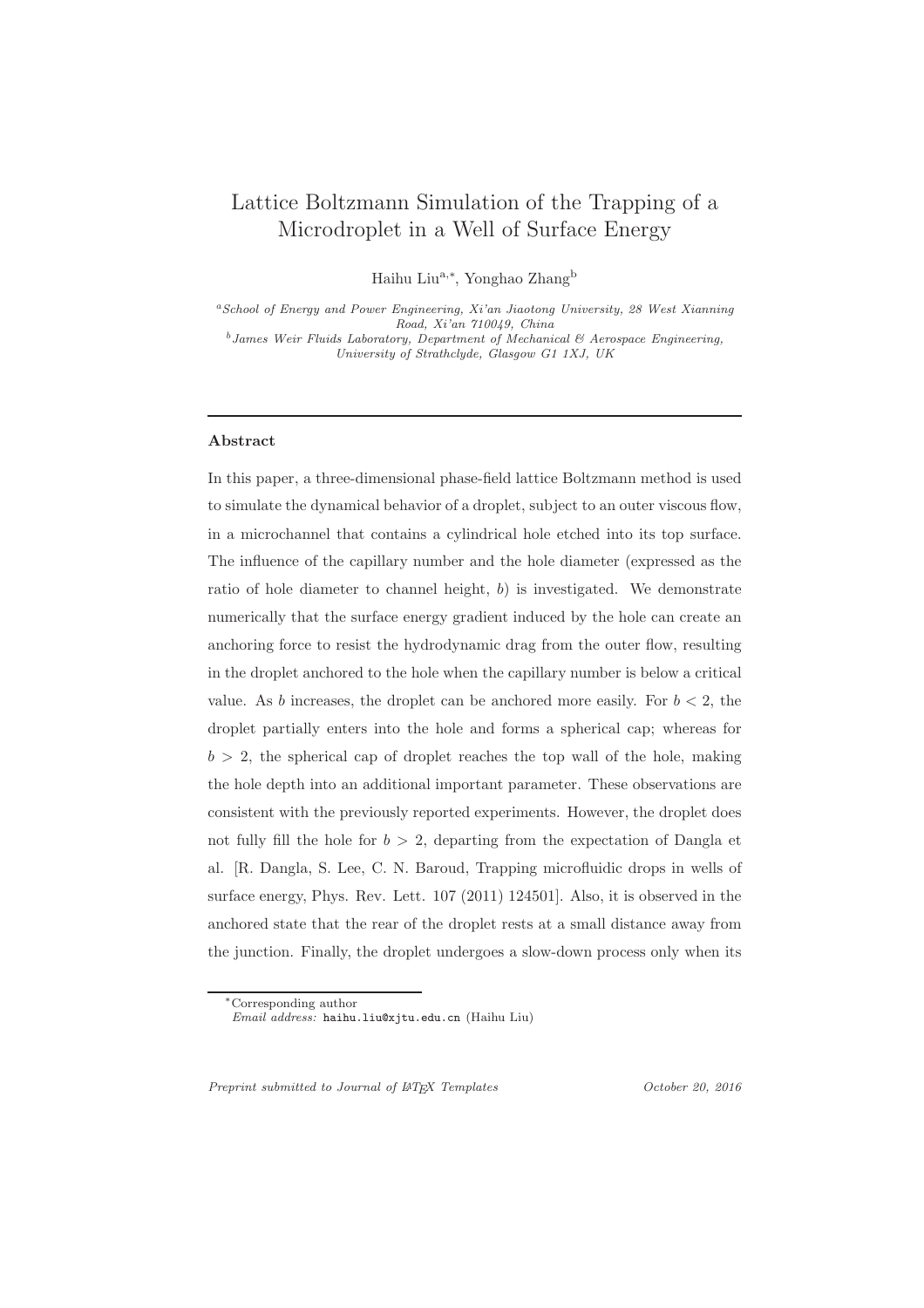rear passes through the hole, regardless of b.

Keywords: Droplet manipulation, Microfluidics, Surface energy gradient, Surface wettability, Lattice Boltzmann method

# 1. Introduction

Droplet-based microfluidics has recently emerged as a new and exciting technological platform for chemical, biological and pharmaceutical processes and analyses. Manipulation of droplets in a precise and flexible manner plays a vital role in these applications. A number of approaches have been commonly used to manipulate the dynamical behavior of droplets in microfluidics, including electrowetting on dielectric (EWOD) [1, 2], dielectrophoresis (DEP) [3, 4], hydrodynamic stress [5, 6, 7], thermocapillary force [8, 9, 10, 11], surface acoustic wave [12], magnetic force [13, 14], and optical forces [15, 16]. In recent years, a novel use of surface energy gradients was demonstrated to guide or anchor droplets against a mean flow in a confined microchannel [17, 18]. The surface energy gradient can be created by modulations of the channel height, e.g., by etching a pattern of holes and grooves into the top surface of the channels. Compared to commonly-used approaches, the use of surface energy gradients for microdroplet manipulation has many advantages, such as simple operation and high efficiency, and ease of parallelization that enables a high-throughput production of droplet arrays for chemical or biomedical studies. Besides, it also allows the use of continuous flow to control the chemical environment and content of the trapped droplets, in both time and space.

The trapping mechanism of a confined droplet subject to a surface energy gradient induced by a hole has been discussed in [18]. From a viewpoint of free energy, a droplet tends to evolve towards the direction of decreasing its surface free energy, which is equal to its surface area times the interfacial tension. Since the hole allows the droplet to reduce its surface area and thus the surface energy, the droplet resists leaving it into a more squeezed region. The resistance force is given by the surface energy gradient, which acts as an anchoring force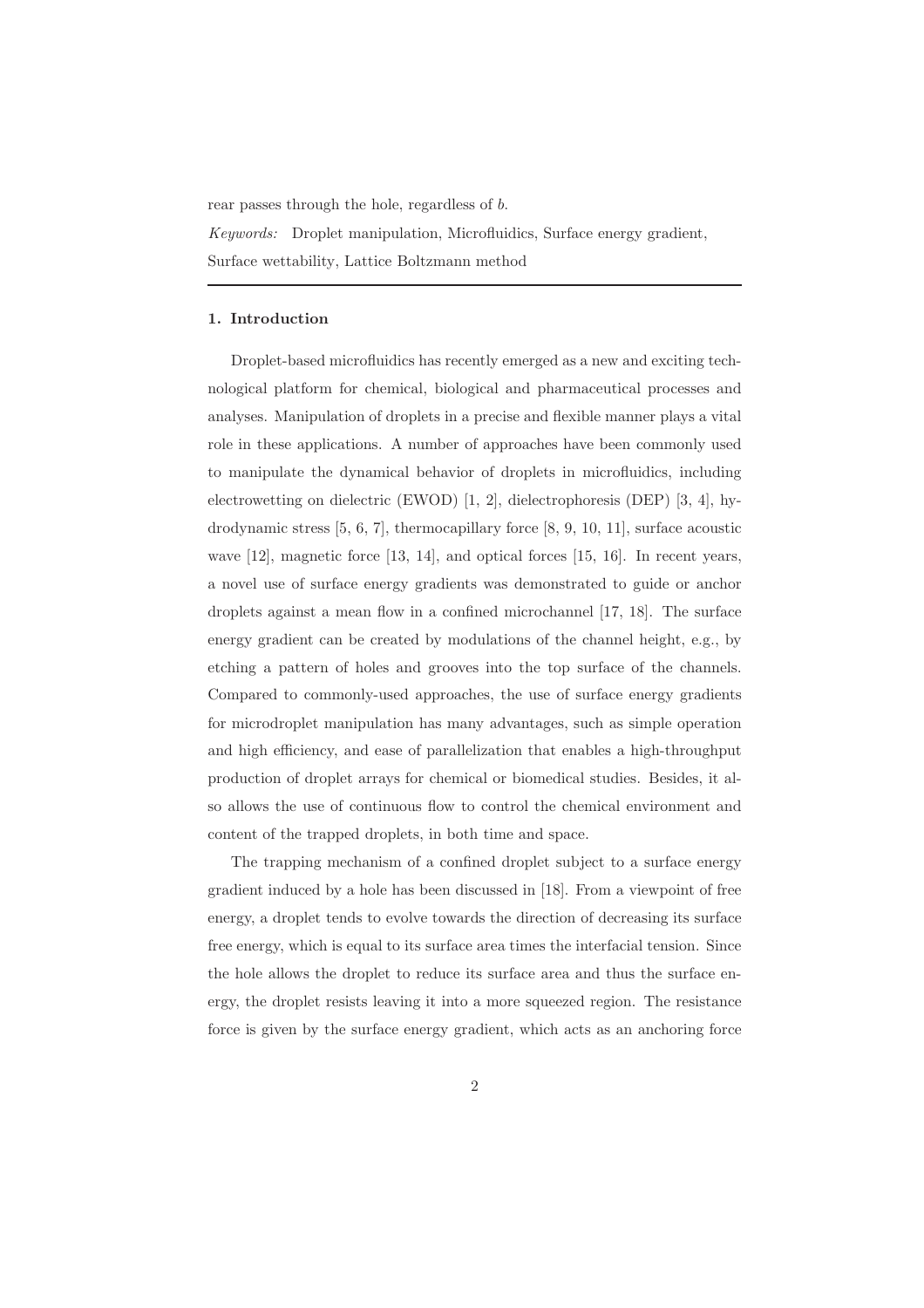to block the droplet movement [18]. On the other hand, the drag force, exerted by the outer flow, tends to push the droplet out of the hole. As a result, the relative magnitude between the anchoring and drag forces determines whether the droplet is anchored or not. Based on the balance between the two forces, an analytical expression was derived to predict the shape of anchored droplet [18]. In this derivation, it is assumed that the droplet fluid completely repels the walls and the ratio of hole diameter to channel height should be not more than 2. These assumptions will significantly restrict the usefulness of the analytical formulae because various materials can be used to fabricate the channels with different dimensions. Numerical modelling and simulations can complement theoretical and experimental studies, allowing us to visualize the transient flowfiled and accurately quantify the interface structures for both anchored and unanchored/released droplets. In addition, they are of potential to be extended to multiple droplets or complex geometries for prospective applications such as rails and anchors in [17]. However, it is challenging to use traditional computational fluid dynamics (CFD) methods, e.g., the volume-of-fluid (VOF) [19, 20] and level-set (LS) methods [21, 22], for simulating the dynamical behavior of a confined droplet in a microchannel because of the difficulties in modelling and capturing the dynamic phase interfaces [23]. Also, minimization of unphysical spurious currents at the interface still remains a major challenge for these methods. In addition, a suitable slip model with slip length at the molecular scale has to be introduced to avoid stress singularities at the moving contact line. Microscopically, the interface between different phases and the contact-line dynamics on the solid surface are due to interparticle interactions [24]. Thus, mesoscopic level models are expected to accurately describe the microdroplet dynamics in a confined microchannel.

The lattice Boltzmann method (LBM) has been developed into a promising numerical tool for simulating complex fluid flows. Unlike the traditional CFD methods, the LBM is built upon the mesoscopic kinetic equation for particle distribution functions. Due to its kinetic nature, the LBM has been found to be particularly useful for the simulation of multiphase flows. In the LBM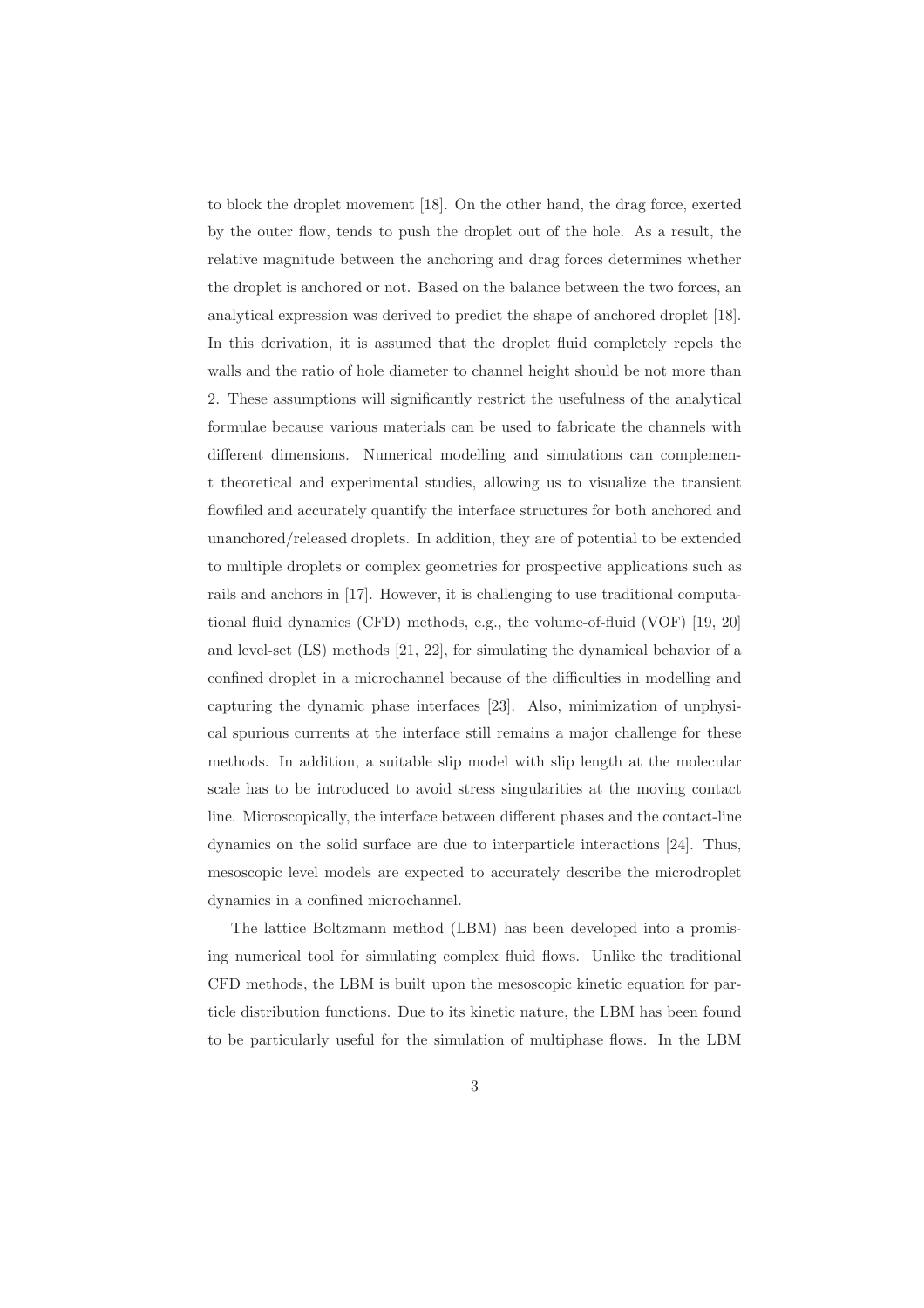community, a number of multiphase models have been proposed, and they can be generally classified into four types, i.e., the color-fluid model [25, 26], the interparticle-potential model [27, 28], the free-energy model [29, 30], and the phase-field model [31, 32, 33, 34]. For a comprehensive review of these models, interested readers may refer to [23]. In this paper, a three-dimensional (3D) phase-field LBM is used to simulate the dynamical behavior of a confined droplet, subject to an external viscous flow, in a microchannel that contains a cylindrical hole etched on the top surface. In this method, the spurious currents are effectively suppressed by the use of an interfacial tension force of potential form and the multiple-relaxation-time (MRT) model for fluid flow; the contact-line dynamics is modeled by the method of Briant et al. [35], with simple implementation for complex solid surface following Niu et al. [36]. We show how the anchor blocks the droplet motion against an external flow and investigate the influence of capillary number and hole diameter (expressed as the ratio of hole diameter to channel height,  $b$ ) on the droplet motion. In this study, the walls are not limited to perfect hydrophobicity to the droplet (i.e. the contact angle of the droplet on the solid walls is not necessarily equal to 180 degrees), and the ratio of hole diameter to channel height is not limited to the case of  $b \leq 2$ , thus complementing the previous study by Dangla et al. [18] and enhancing our understanding of the trapping behavior of a droplet in surface energy wells.

#### 2. Numerical Method

#### 2.1. Phase-field theory

We consider here a phase-field lattice Boltzmann model for incompressible immiscible two-phase flows. Suppose that there are two incompressible immiscible fluids, say oil and water. The order parameter  $\phi$  is utilized to identify different fluids and is assumed to be constant in the bulk fluids, e.g.  $\phi = -1$  for the bulk oil while  $\phi = 1$  for the bulk water. Across the interfacial region, there is a rapid but smooth change of  $\phi$ . The time evolution of the diffuse interface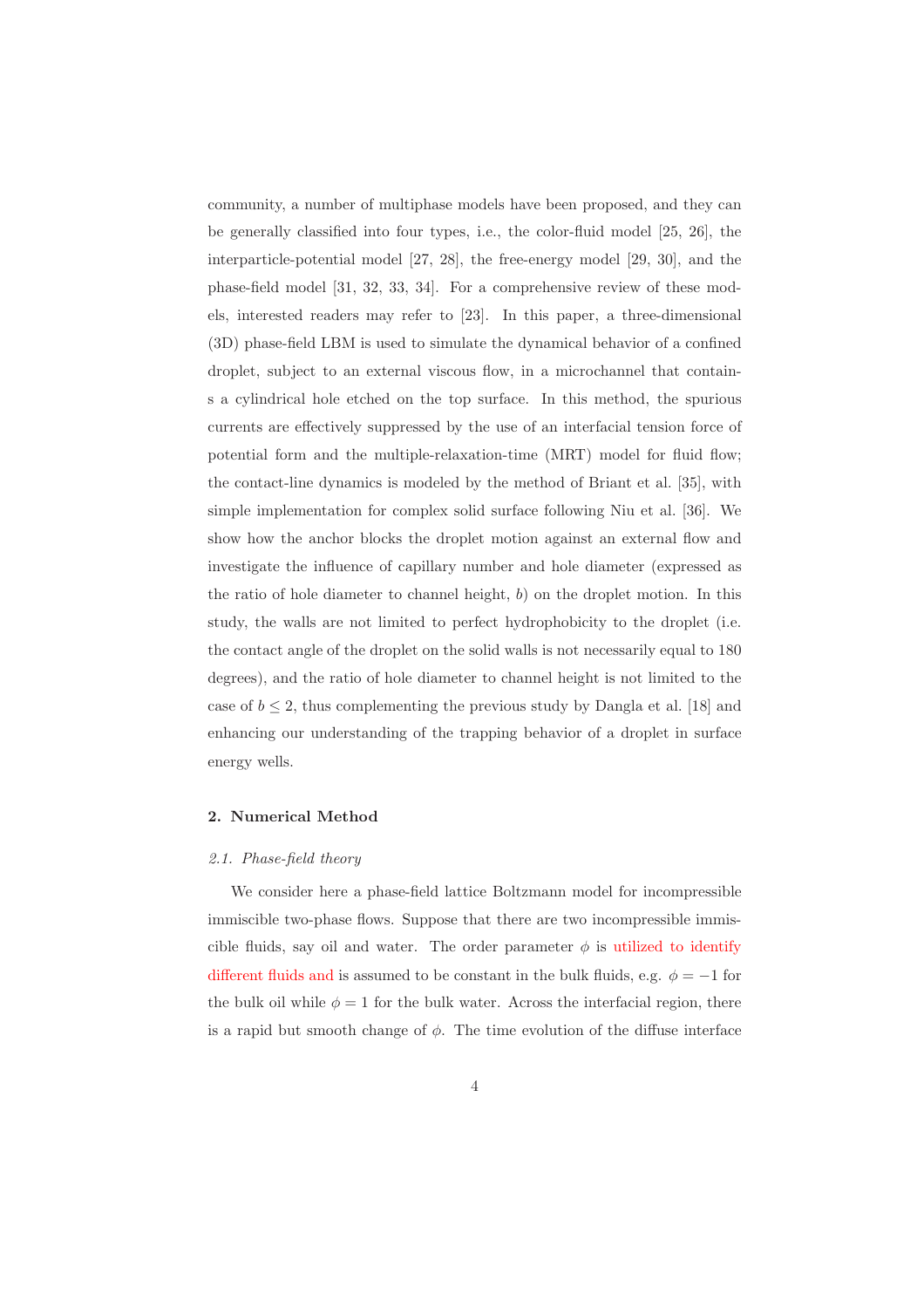is governed by the Cahn-Hilliard equation (CHE) [37]

$$
\partial_t \phi + \vec{u} \cdot \nabla \phi = M \nabla^2 \mu,\tag{1}
$$

where t is the time,  $\vec{u}$  is the fluid velocity, and M is the mobility. The chemical potential  $\mu$  in Eq.(1) can be derived from the free-energy functional

$$
\Psi = \int_{V} \psi(\phi, \nabla \phi) dV = \int_{V} \left[ \frac{A}{4} \left( 1 - \phi^2 \right)^2 + \frac{\kappa}{2} |\nabla \phi|^2 \right] dV, \tag{2}
$$

where A and  $\kappa$  are the parameters related to the interfacial tension and the interface thickness. By minimizing the free energy functional, the chemical potential is given by

$$
\mu = \frac{\delta \psi}{\delta \phi} = A\phi(\phi^2 - 1) - \kappa \nabla^2 \phi.
$$
 (3)

For a planar oil-water interface in a quiescent infinite system, the order parameter profile across the interface can be obtained from Eq.(3) at  $\mu = 0$ ,

$$
\phi(x) = \tanh(x/\xi),\tag{4}
$$

where x is the spatial location normal to the interface  $(x = 0)$ , and  $\xi$  is a measure of the interface thickness, which is defined as  $\xi = \sqrt{\frac{2\kappa}{A}}$ . The interfacial tension  $\sigma$  can be interpreted as the excess free energy per unit interface area, and for a planar interface in equilibrium, it can be evaluated by

$$
\sigma = \int_{-\infty}^{\infty} \kappa |\nabla \phi|^2 dx = \frac{4\kappa}{3\xi}.
$$
 (5)

With consideration of a constant interfacial tension, the Navier-Stokes equations (NSEs) for the incompressible fluid flows can be written as [11]

$$
\nabla \cdot \vec{u} = 0,\tag{6}
$$

$$
\rho(\partial_t \vec{u} + \vec{u} \cdot \nabla \vec{u}) = -\nabla p + \mu \nabla \phi + \nabla \cdot [\eta(\nabla \vec{u} + \nabla \vec{u}^T)],\tag{7}
$$

where p is the pressure, and  $\rho$  and  $\eta$  are the density and the viscosity of fluid mixture. In a typical oil-water microfluidic system, the Bond number that characterizes the relative importance of gravity and interfacial tension, is so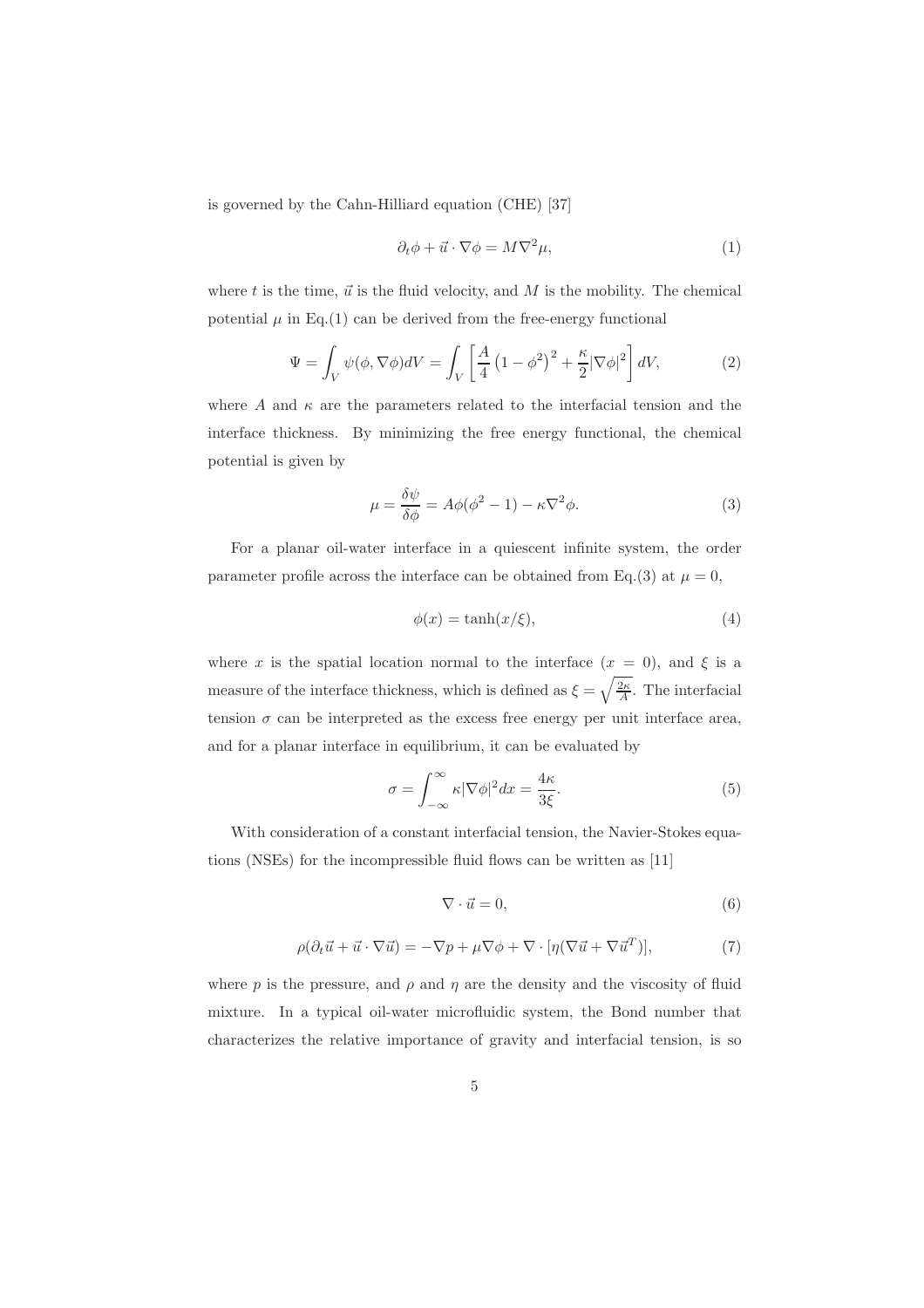small that the effect of the density difference can be ignored. It is therefore assumed, for simplicity, that both fluids have equal densities, which are given by  $\rho_0$ . Note that the interfacial tension force in Eq.(7) is expressed as a potential form, which produces much smaller spurious currents than its counterpart of pressure form [38, 39, 11].

When the fluid-surface interactions are taken into account, the wetting condition proposed by Briant et al. [35] is imposed at the solid wall, which provides the boundary condition for the order parameter  $\phi$ ,

$$
\vec{n} \cdot \nabla \phi|_w = -\Theta \sqrt{A/2\kappa},\tag{8}
$$

where  $\vec{n}$  is the local normal direction of the wall pointing into the fluid, and  $\Theta$ is the wetting potential, which is related to the contact angle  $\theta$  by

$$
\cos(\theta) = \frac{(1+\Theta)^{3/2} - (1-\Theta)^{3/2}}{2}.
$$
\n(9)

#### 2.2. Lattice Boltzmann method

The NSEs and the CHE are solved in a LBM framework. Specifically, the NSEs are solved using the MRT model, while the CHE is solved through the standard Bhatnagar-Gross-Krook (BGK) model. Two particle distribution functions (PDFs)  $f_i(\vec{x}, t)$  and  $g_i(\vec{x}, t)$  are employed on each lattice site, where i is the lattice direction. The first distribution function is related to the macroscopic density  $\rho$  and the momentum  $\vec{j}$ , and the second distribution function captures the order parameter  $\phi$ 

$$
\rho(\vec{x},t) = \sum_{i} f_i(\vec{x},t), \ \vec{j}(\vec{x},t) = \sum_{i} f_i(\vec{x},t)\vec{e}_i + \frac{1}{2}\mu \nabla \phi \delta_t, \ \phi(\vec{x},t) = \sum_{i} g_i(\vec{x},t), \tag{10}
$$

where  $\vec{j} = \rho_0 \vec{u}$ ,  $\rho_0$  is used instead of  $\rho$  to reduce compressibility effects in the model [40, 41], and  $\vec{e}_i$  is the lattice velocity vector defined as

$$
\vec{e}_i = \begin{cases}\n(0,0,0), & i = 0, \\
(\pm 1, 0, 0)c, (0, \pm 1, 0)c, (0, 0, \pm 1)c, & i = 1, 2, \dots, 6, \\
(\pm 1, \pm, 0)c, (\pm 1, 0, \pm 1)c, (0, \pm 1, \pm 1)c, & i = 7, 8, \dots, 18,\n\end{cases}
$$
\n(11)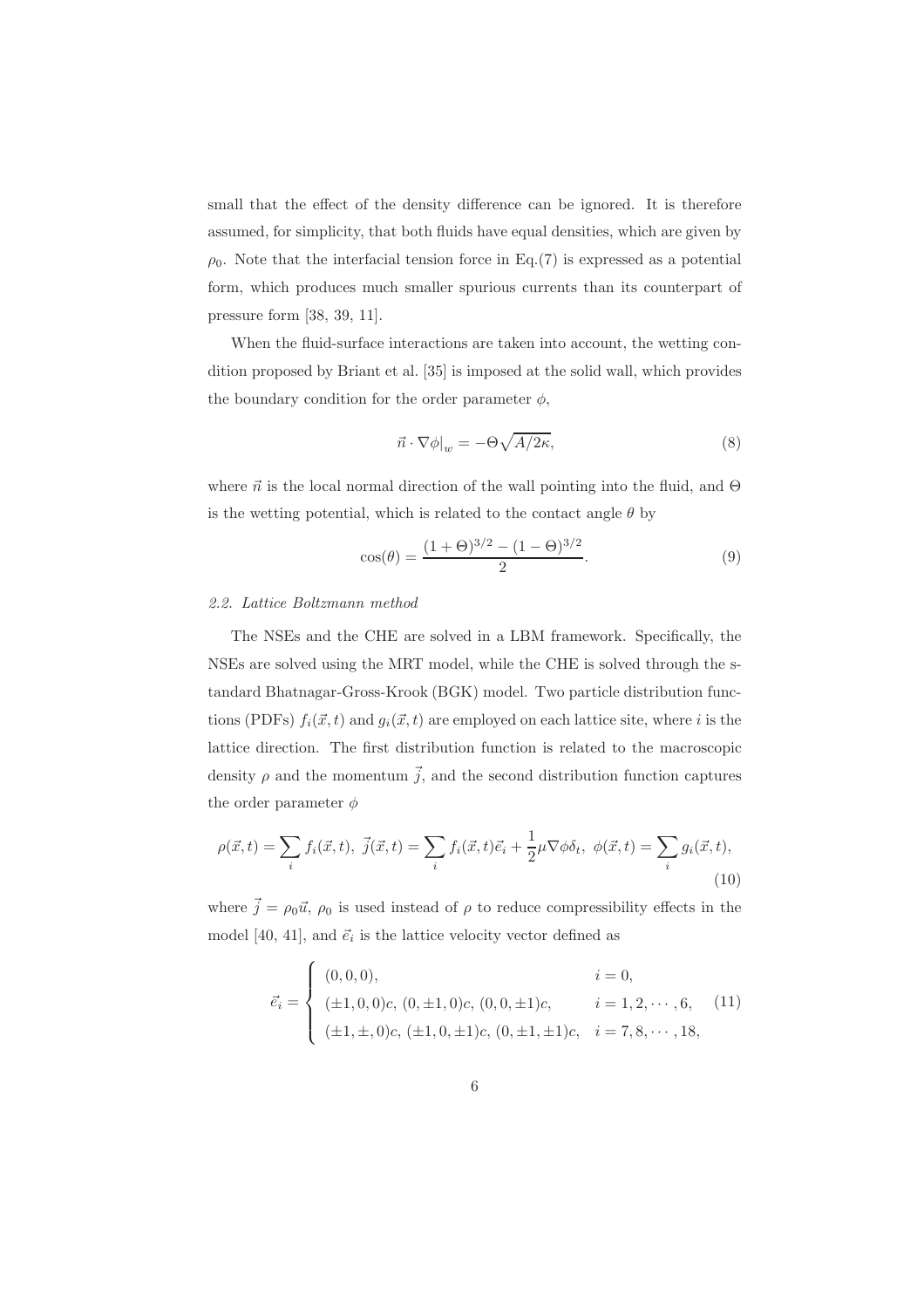for the 3D 19-velocity model (D3Q19). The lattice speed c is defined by  $c =$  $\delta_x/\delta_t$ , where  $\delta_x$  and  $\delta_t$  are the lattice spacing and time step, respectively. The speed of sound  $c_s$  is related to c by  $c_s = c/\sqrt{3}$ .

The evolution equations of  $f_i(\vec{x}, t)$  and  $g_i(\vec{x}, t)$  can be written as [11]

$$
f_i(\vec{x} + \vec{e_i}\delta_t, t + \delta_t) - f_i(\vec{x}, t) = -(\mathbf{M}^{-1}\mathbf{S}\mathbf{M})_{ij} \left[ f_j(\vec{x}, t) - f_j^{eq}(\vec{x}, t) \right] + \delta_t \bar{F}_i, (12)
$$

$$
g_i(\vec{x} + \vec{e}_i \delta_t, t + \delta_t) - g_i(\vec{x}, t) = -\frac{1}{\tau_g} \left[ g_i(\vec{x}, t) - g_i^{eq}(\vec{x}, t) \right],
$$
 (13)

where  $f_i^{eq}$  and  $g_i^{eq}$  are the equilibrium distribution functions of  $f_i$  and  $g_i$ ,  $\tau_g$  is the single relaxation parameter for  $g_i$ , **M** is a transformation matrix, **S** is a diagonal relaxation matrix, and  $\bar{F}_i$  represents the discrete forcing term accounting for the interfacial tension force acting on the fluid mixture, which is given by

$$
\bar{\mathbf{F}} = \mathbf{M}^{-1} \left( \mathbf{I} - \frac{1}{2} \mathbf{S} \right) \mathbf{M} \tilde{\mathbf{F}}, \tag{14}
$$

where **I** is a unit matrix,  $\bar{\mathbf{F}} = [\bar{F}_0, \bar{F}_1, \bar{F}_2, ..., \bar{F}_{18}]^T$ , and  $\tilde{\mathbf{F}} = [\tilde{F}_0, \tilde{F}_1, \tilde{F}_2, ..., \tilde{F}_{18}]^T$ .

The governing physics of LBM is determined through the hydrodynamic moments of the equilibrium distribution functions and the forcing terms. The moments of  $f_i^{eq}$ ,  $g_i^{eq}$  and  $\tilde{F}_i$  are:

$$
\sum_{i} f_{i}^{eq} = \rho, \quad \sum_{i} f_{i}^{eq} e_{i\alpha} = \rho_{0} u_{\alpha}, \quad \sum_{i} f_{i}^{eq} e_{i\alpha} e_{i\beta} = \rho_{0} u_{\alpha} u_{\beta} + \rho c_{s}^{2} \delta_{\alpha\beta},
$$
\n
$$
\sum_{i} f_{i}^{eq} e_{i\alpha} e_{i\beta} e_{i\gamma} = \rho_{0} c_{s}^{2} (\delta_{\alpha\beta} u_{\gamma} + \delta_{\alpha\gamma} u_{\beta} + \delta_{\beta\gamma} u_{\alpha}), \tag{15}
$$

$$
\sum_{i} g_i^{eq} = \phi, \quad \sum_{i} g_i^{eq} e_{i\alpha} = \phi u_{\alpha}, \quad \sum_{i} g_i^{eq} e_{i\alpha} e_{i\beta} = \phi u_{\alpha} u_{\beta} + \Gamma \mu \delta_{\alpha \beta}, \quad (16)
$$

$$
\sum_{i} \tilde{F}_i = 0, \quad \sum_{i} \tilde{F}_i e_{i\alpha} = F_{S\alpha}, \quad \sum_{i} \tilde{F}_i e_{i\alpha} e_{i\beta} = u_{\alpha} F_{S\beta} + u_{\beta} F_{S\alpha}.
$$
 (17)

By satisfying these moments,  $f_i^{eq}$ ,  $g_i^{eq}$  and  $\tilde{F}_i$  can be chosen as

$$
f_i^{eq} = w_i \left[ \rho + \rho_0 \left( \frac{\vec{e}_i \cdot \vec{u}}{c_s^2} + \frac{(\vec{e}_i \cdot \vec{u})^2}{2c_s^4} - \frac{|\vec{u}|^2}{2c_s^2} \right) \right],
$$
 (18)

$$
g_i^{eq} = w_i \left[ G_i + \phi \left( \frac{\vec{e_i} \cdot \vec{u}}{c_s^2} + \frac{(\vec{e_i} \cdot \vec{u})^2}{2c_s^4} - \frac{|\vec{u}|^2}{2c_s^2} \right) \right],
$$
(19)

$$
\tilde{F}_i = w_i \left[ \frac{\vec{e}_i - \vec{u}}{c_s^2} + \frac{(\vec{e}_i \cdot \vec{u}) \vec{e}_i}{c_s^4} \right] \cdot \mu \nabla \phi, \tag{20}
$$

where the coefficient  $G_i$  is given by

$$
G_i = \begin{cases} \Gamma \mu / c_s^2 & (i > 0) \\ \left[ \phi - (1 - w_0) \Gamma \mu / c_s^2 \right] / w_0 & (i = 0), \end{cases}
$$
(21)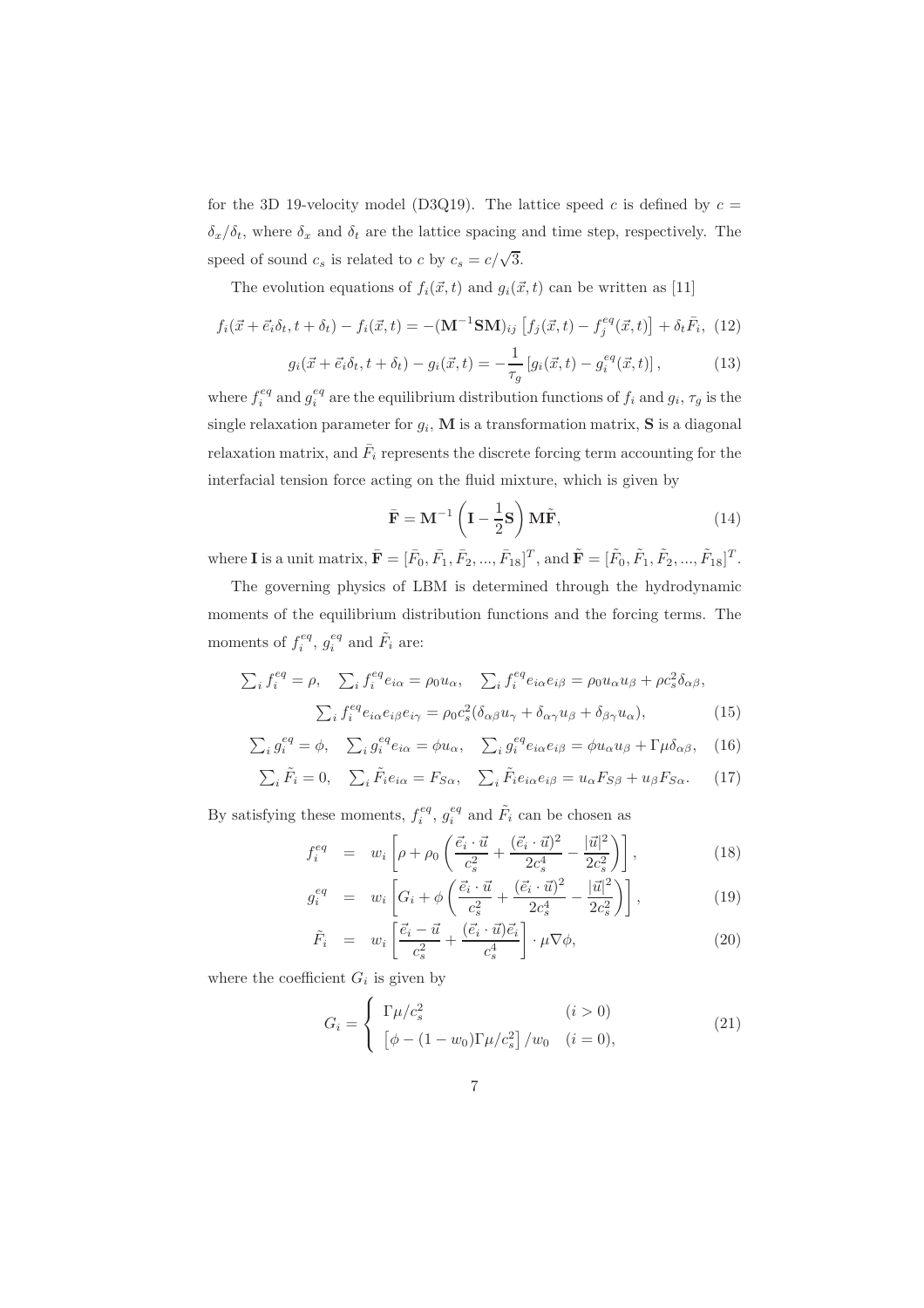and  $w_i$  is the weight factor with  $w_0 = 1/3$ ,  $w_{1-6} = 1/18$  and  $w_{7-18} = 1/36$ .

The transformation matrix  $M$  is designed to contain more physically relevant quantities, e.g. density, momentum, energy, and their fluxes, and is explicitly given by

M = ⎛ ⎜⎜⎜⎜⎜⎜⎜⎜⎜⎜⎜⎜⎜⎜⎜⎝ 1 1 1 1 1 1 1 111111111111 −30 −11 −11 −11 −11 −11 −11 8 8 8 8 8 8 8 8 8 8 8 8 12 −4 −4 −4 −4 −4 −41 1 1 1 1 1 1 1 1 1 1 1 0 1 −10 0 0 0 1 −1 1 −1 1 −1 1 −10 0 0 0 0 −44 0 0 0 0 1 −1 1 −1 1 −1 1 −10 0 0 0 0001 −1 0 0 11 −1 −10 0 0 0 1 −1 1 −1 000 −4 4 0 0 11 −1 −10 0 0 0 1 −1 1 −1 000001 −10 0 0 0 1 1 −1 −11 1 −1 −1 00000 −4 4 000011 −1 −11 1 −1 −1 022 −1 −1 −1 −11 1 1 1 1 1 1 1 −2 −2 −2 −2 0 −4 −4 2 2 2 2 11111111 −2 −2 −2 −2 00011 −1 −11 1 1 1 −1 −1 −1 −10 0 0 0 000 −2 −2 2 2 1111 −1 −1 −1 −10 0 0 0 0 0 0 0 0 0 01 −1 −11 0 0 0 0 0 0 0 0 0 0 0 0 0 0 0 000000001 −1 −1 1 0 0 0 0 0 0 0 00001 −1 −11 0 0 0 0 0 0 0 0 0 0 01 −1 1 −1 −1 1 −11 0 0 0 0 0000000 −1 −11 1 0 0 0 0 1 −1 1 −1 0 0 0 0 0 0 0 000011 −1 −1 −1 −11 1 ⎞ ⎟⎟⎟⎟⎟⎟⎟⎟⎟⎟⎟⎟⎟⎟⎟⎠ . (22)

The diagonal relaxation matrix S is simply taken as

$$
\mathbf{S} = \text{diag}\left[0, 1, 1, 0, 1, 0, 1, 1, 1, \omega, 1, \omega, 1, \omega, \omega, \omega, 1, 1, 1\right],\tag{23}
$$

where  $\omega = 1/\tau_f$  which is related to the kinematic viscosity by  $\nu = (\tau_f - 0.5) c_s^2 \delta_t$ . It was demonstrated by Pooley et al. [42] that the choice of Eq.(23) can greatly suppress unphysical spurious currents in the vicinity of the contact line, avoiding generation of incorrect contact angle in BGK LBM simulations. Note that the use of MRT for reducing spurious currents at interfaces was also found in other multiphase LBMs [43, 44, 11].

Using the Chapman-Enskog multiscale expansion, Eqs. (12) and (13) can lead to the hydrodynamic equations (6), (7) and (1) with the pressure  $p = \rho c_s^2$ in the limit of the low Mach number. The relaxation parameter  $\tau_g$  is related to the mobility through [29]

$$
M = \Gamma(\tau_g - 0.5)\delta_t,\tag{24}
$$

where  $\Gamma$  is a constant that appears in the equilibrium distribution function  $g_i^{eq}$ . Note that it is not necessary to adopt a MRT model for  $g_i$  since one can simply set  $\tau_g = 1$  and independently use  $\Gamma$  to control the mobility [42].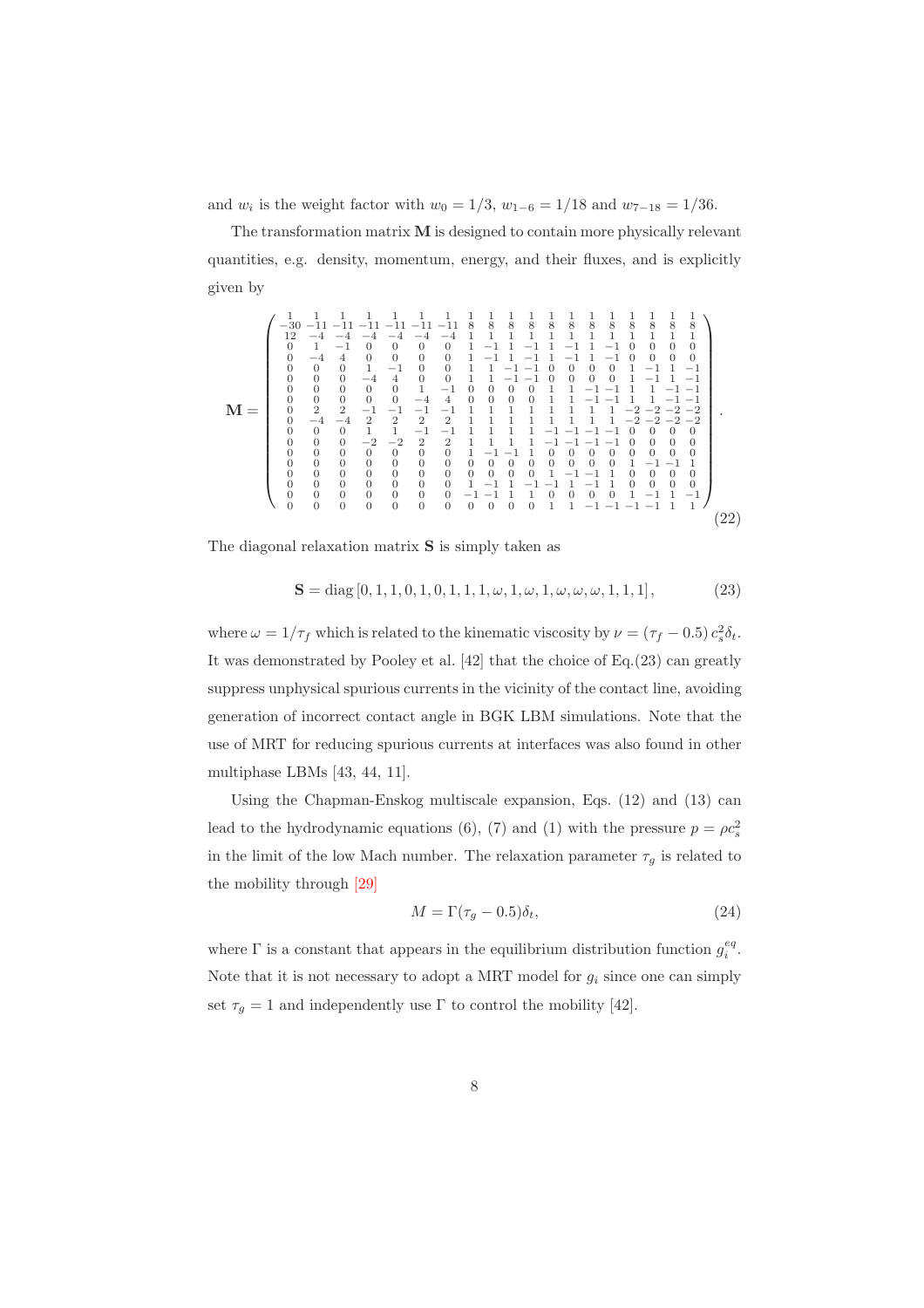# 2.3. Boundary conditions

No-slip boundary condition is applied for all the solid walls by the halfway bounce-back rule, which conveniently resolves the complex wall shapes and prevents leakage of the fluid mass across the walls [45, 46]. The constant velocity and pressure boundary conditions are imposed at the inlet and outlet by the bounce-back of the non-equilibrium distribution rule developed by Zou and He [47]. We assume that fluids are only one pure single-component at inlet or outlet, where the unknown  $g_i$  can be determined by the use of the method proposed by Hao and Cheng [48].

The wetting boundary condition at the solid wall can be implemented following the method proposed by Niu et al. [36], which is capable of dealing with complex solid boundaries with ease. In their method, the derivative of order parameter in Eq.(8) is evaluated by the first-order finite difference as  $\partial_n \phi = (\phi_f - \phi_s)/\delta_x$ , in which  $\phi_s$  is the order parameter of the solid node and  $\phi_f$  is the order parameter of fluid nodes adjacent to the solid node. By substituting the finite differences into Eq.(8) and averaging them over all fluid nodes adjacent to the solid node, the order parameter  $\phi_s$  can be approximated by

$$
\phi_s = \frac{1}{N} \sum_N \left( \phi_f + \sqrt{\frac{A}{2\kappa}} \Theta \delta_x \right),\tag{25}
$$

where  $N$  is the total number of the fluid nodes which are nearest to the targeted solid node. It is worth noting that the present model is a diffuse-interface model with finite interface thickness. Although a no-slip boundary condition is used at the solid walls, the motion of contact lines arises naturally as a result of the diffusive flow that occurs in the diffuse interface region. Therefore, it is not surprising that all of the phase-field LBM models have used no-slip boundary condition at the solid walls for contact-line motion, see, e.g., Refs. [36, 48, 33, 49].

Once  $\phi_s$  is determined, the gradient and Laplacian operators appearing in Eqs.(3) and (20) can be evaluated using 19-point finite difference stencils as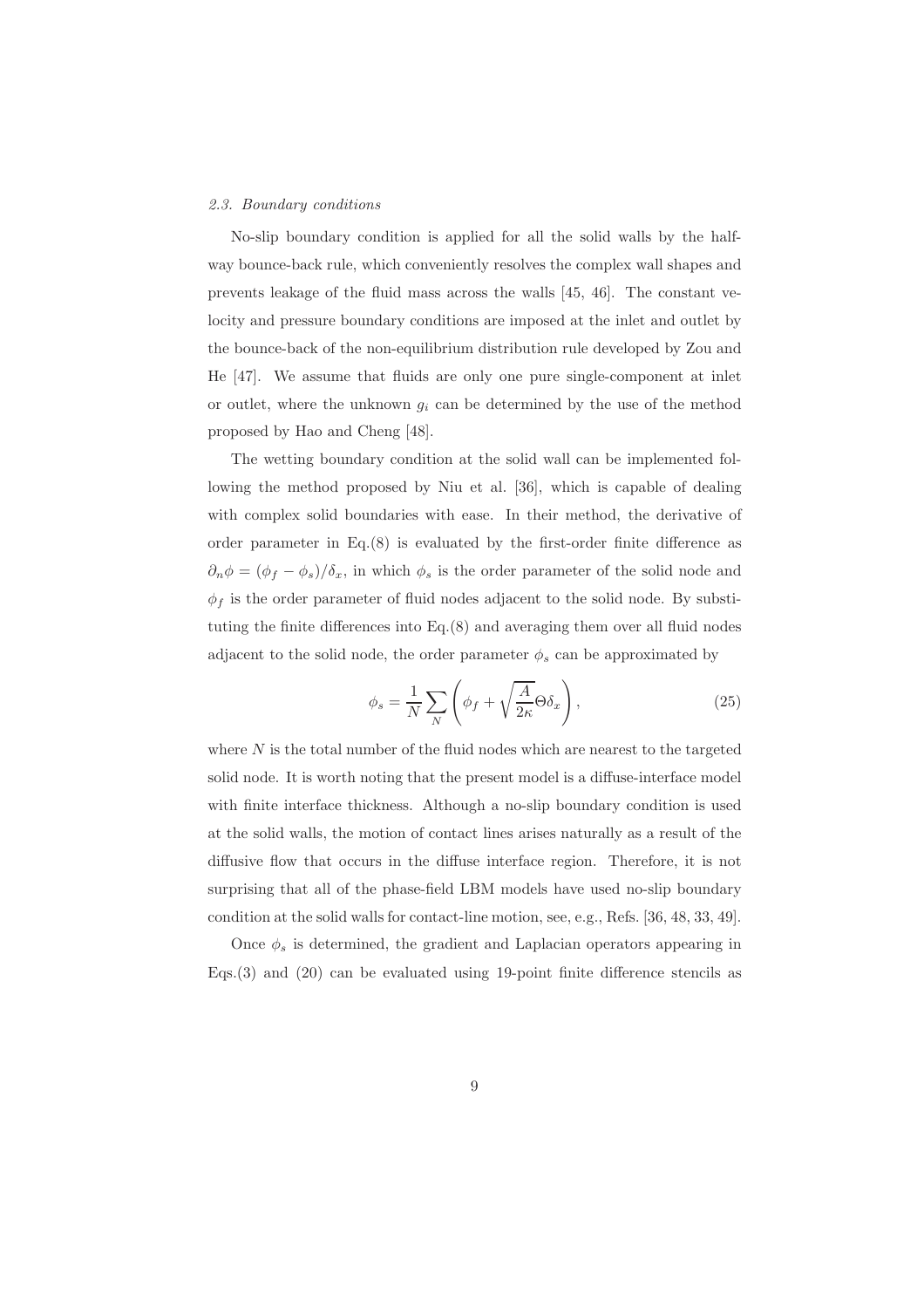follows:

$$
\nabla \phi(\vec{x}) = \frac{1}{c_s^2 \delta_t} \sum_i w_i \phi(\vec{x} + \vec{e}_i \delta_t) \vec{e}_i, \qquad (26)
$$

$$
\nabla^2 \phi(\vec{x}) = \frac{2}{c_s^2 \delta_t} \sum_i w_i \left[ \phi(\vec{x} + \vec{e}_i \delta_t) - \phi(\vec{x}) \right], \tag{27}
$$

which help to enhance the stability and accuracy of numerical model.

# 3. Results and discussion

In this section, we use the phase-field LBM to simulate the dynamical behavior of a confined water droplet, subject to an external flow of oil, in a microchannel that contains a cylindrical hole (i.e., anchor) of diameter between  $d = 60$  and 112  $\mu$ m and of depth  $e = 32 \mu$ m, as sketched in Fig.1. The channel has a length of  $l = 862 \mu m$  in the x-direction and a width of  $w = 1000 \mu m$  in the y-direction. The channel height is uniform except the part occupied by the hole, which is  $h = 40 \mu$ m. A cylindrical droplet of radius  $R = 160 \mu$ m is initially centered at  $x_0 = y_0 = 250 \mu m$ . All boundaries except the inlet and outlet are considered as stationary walls with no-slip condition. The continuous phase oil is injected continuously from the inlet at a flow rate  $Q_c$ , which is a constant in each of the cases studied.

As indicated by a recent study [18], the migration of a confined droplet in the surface energy gradients, which are induced by the etched hole, can be characterized by three important dimensionless parameters: the capillary number  $(Ca)$ , the ratio of hole diameter to channel height  $(b = d/h)$ , and the normalized droplet radius  $(\bar{R} = R/h)$ . The capillary number relates viscous to capillary forces and is defined as  $Ca = U_c \eta_c / \sigma$ , where  $U_c = Q_c / (wh)$  is the inlet mean flow velocity. In addition, surface wettability also plays an important role in determining the dynamical behavior of a moving droplet in a microchannel due to large surface-to-volume ratio. In order to achieve experiment-matched droplet behavior, it is necessary that the continuous phase preferentially wets the walls [18]. The magnitude of wettability will be described by the contact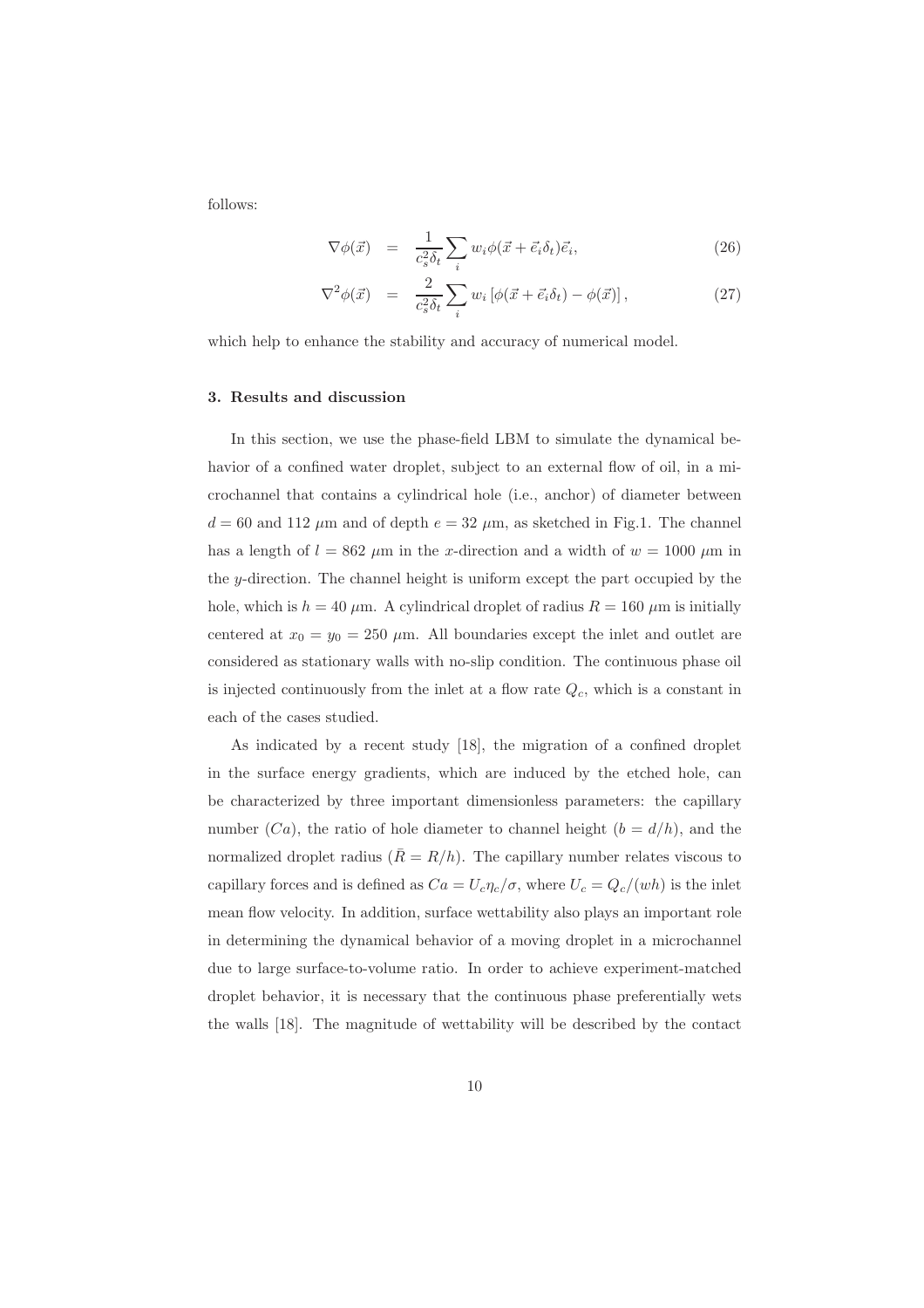

Figure 1: Schematic of a water droplet of radius  $R$  subject to an external oil flow in a microchannel that contains a cylindrical anchor of diameter  $d$  and of depth  $e$ : (a) side view and (b) top view. The microchannel has a height  $h$ , a length  $l$ , and a width  $w$ . The continuous phase oil is injected from the left inlet at a flow rate that is a constant in each case.

angle  $\theta$ . Here, we will examine the influence of  $Ca$  and b on the droplet migration for a constant  $\bar{R}$ , which is fixed at 4.

Since the phase-field calculation resolves the interface structure, it is computationally too costly for a 3D simulation to resolve a typical 1 nm oil-water interface of a microfluidic droplet which is moving slowly. Therefore, 3D phasefield calculation will have to artificially enlarge the interface thickness to simulate droplet behavior. Since the grid resolution may significantly affect the simulation results of the phase-field model, it is important to minimize the numerical error introduced by the grid resolution. We first examine the influence of grid resolution on the numerical results by conducting the simulations with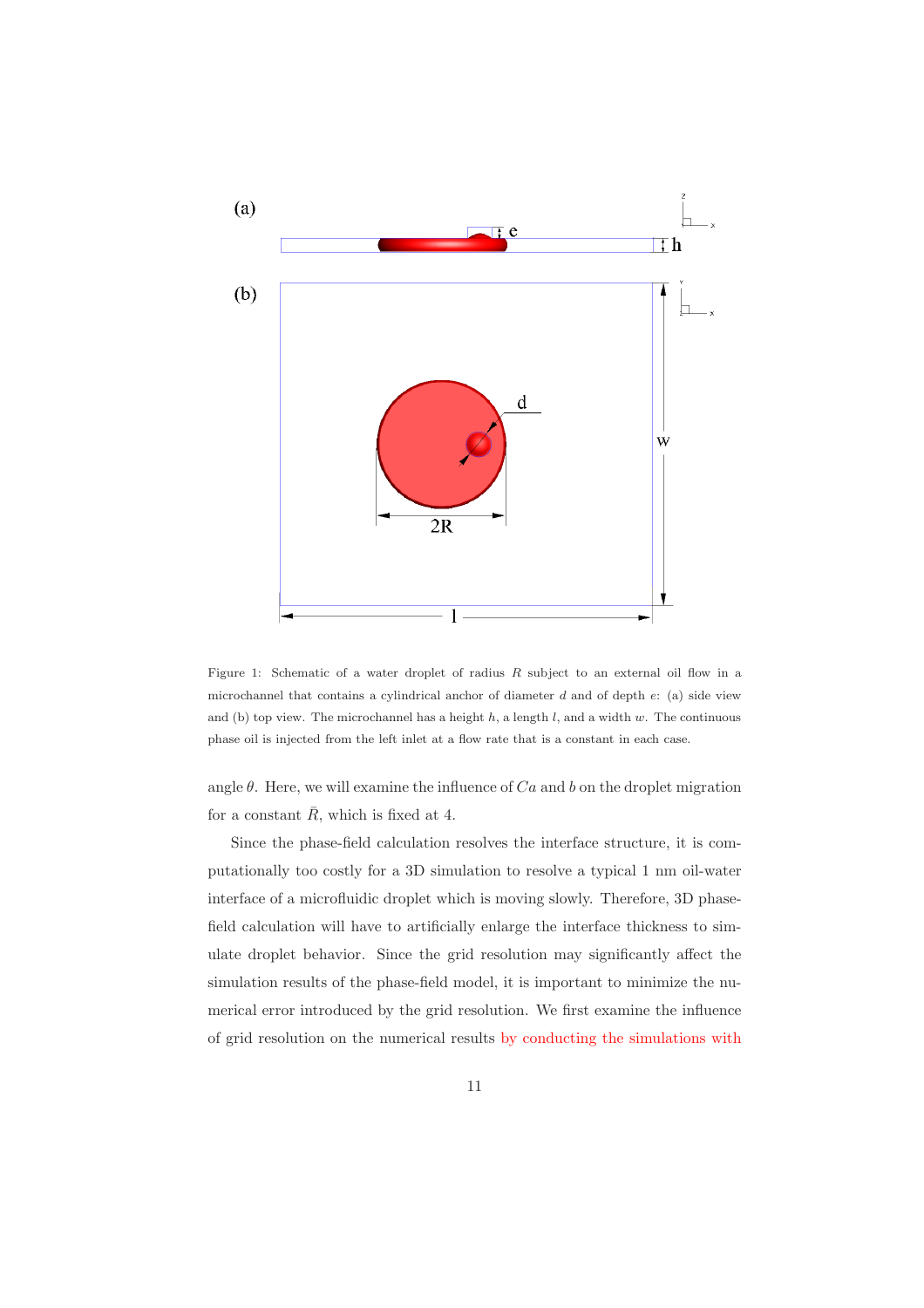Table 1: The LBM simulation parameters for the grid resolutions of  $h = 20$  and  $h = 40$ lattices. ś,

| LBM simulation parameters $\rho$ $\eta$ |        |                                    | $M_{\odot}$ |                                     |
|-----------------------------------------|--------|------------------------------------|-------------|-------------------------------------|
| Grid resolution                         | $h=20$ |                                    |             | $1 \t 0.02 \t 0.08 \t 1.5 \t 0.025$ |
|                                         | $h=40$ | $1 \t 0.04 \t 0.16 \t 3.0 \t 0.05$ |             |                                     |

the channel heights  $h = 20, 40$  and 80. It is found that the simulation with  $h = 80$  is extremely costly to run, far beyond the computing capacity currently available to us. To mitigate this issue, a grid refinement scheme such as the adaptive local grid refinement will be beneficial which can minimize the overall grid number while achieve high accuracy at the interface. Fig.2 shows the simulation results for the channel height of  $h = 20$  (each grid size corresponds to 2  $\mu$ m) and  $h = 40$  lattices (each grid size corresponds to 1  $\mu$ m) at  $Ca = 3 \times 10^{-4}$ ,  $b = 1.8$ , and  $\theta = 160^{\circ}$ . To correspond the same physical parameters when the grid resolution is increased from  $h = 20$  to  $h = 40$ , the LBM simulation parameters, e.g. the density  $\rho$ , viscosity  $\eta$ , mobility M, interface thickness  $\xi$ , and the interfacial tension  $\sigma$  need to be varied, which are shown in Table 1 for comparison. To match these LBM simulation parameters to their physical values, one needs to choose three reference quantities: a length scale  $L_0$ , a time scale  $T_0$ , and a mass scale  $M_0$ . The values of these reference quantities are  $L_0 = 2 \times 10^{-6}$  m,  $T_0 = 10^{-7}$  s,  $M_0 = 8 \times 10^{-15}$  kg on the coarse grid  $(h = 20)$ , and  $L_0 = 1 \times 10^{-6}$  m,  $T_0 = 5 \times 10^{-8}$  s,  $M_0 = 1 \times 10^{-15}$  kg on the fine grid  $(h = 40)$ . A simulation parameter with dimensions  $[m]^{n_1}[s]^{n_2}[kg]^{n_3}$  is multiplied by  $[L_0]^{n} [T_0]^{n} [M_0]^{n}$  to obtain the physical value. Following this criterion, for example, on the coarse grid, we can obtain the physical value of the density  $\rho^{phy}$ by:  $\rho^{phy} = \rho \frac{M_0}{L_0^3} = \frac{8 \times 10^{-15}}{(2 \times 10^{-6})^3} = 10^3 \text{ kg/m}^3$ , the physical value of the interfacial tension  $\sigma^{phy}$  by:  $\sigma^{phy} = \sigma \frac{M_0}{T_0^2} = 0.025 \frac{8 \times 10^{-15}}{(10^{-7})^2} = 0.02$  N/m, and the physical value of the viscosity  $\eta^{phy}$  by:  $\eta^{phy} = \eta \frac{M_0}{L_0 T_0} = 0.02 \frac{8 \times 10^{-15}}{(2 \times 10^{-6}) \cdot (10^{-7})} = 8 \times 10^{-4}$ Pa·s. As illustrated in Fig.2, the grid resolutions with  $h = 20$  and  $h = 40$ lattices produce almost the same droplet profiles in the final state, which are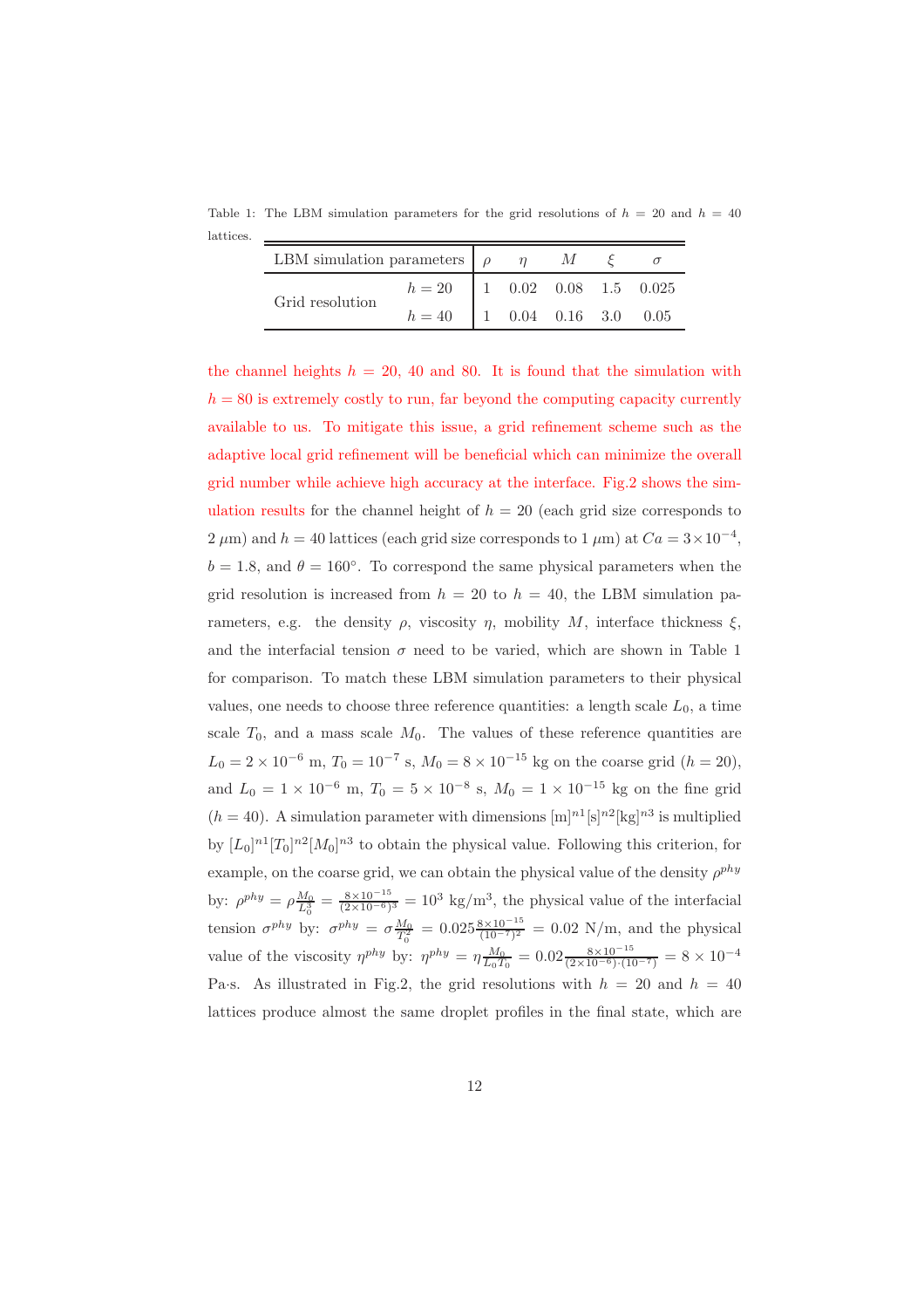represented by green dashed lines and blue dash-dot-dot lines, respectively.

In a recent work, Dangla et al. [18] derived a theoretical expression, based on the force balance, for predicting the equilibrium shape of the anchored droplet, i.e.

$$
\frac{\delta r(\varphi)}{R} = 15.3 Ca \frac{R^2}{h^2} \left( 1 - \varphi \sin \varphi \right),\tag{28}
$$

where  $\varphi$  is the azimuth angle measured counter-clockwise from the positive xaxis in the xy plane, and  $\delta r(\varphi)$  is the local deviation from the droplet radius R. Note that Eq.(28) is valid only when  $b \leq 2$  and  $\delta r/R \ll 1$ . The predicted deformations were found to agree well with the experimental measurements over a broad range of flow conditions  $[18]$ , and thus Eq.(28) can be used to assess accuracy of the numerical simulations. Fig.2 also presents a comparison between the simulated equilibrium droplet shapes obtained with  $h = 20$  and 40 lattices and the predicted result from Eq.(28) (represented by red solid line) for  $Ca = 3 \times 10^{-4}$ ,  $b = 1.8$ , and  $\theta = 160^{\circ}$ . To quantify the accuracy of the numerical results, we define two relative errors:  $E_x = \frac{|L_x - L_{x,a}|}{L_{x,a}} \times 100\%$  and  $E_y = \frac{|L_y - L_{y,a}|}{L_{y,a}} \times 100\%$ , where  $L_x$  and  $L_y$  are the simulated droplet lengths in xdirection and y-direction respectively, and  $L_{x,a}$  and  $L_{y,a}$  are their corresponding predicted values from Eq.(28). We find that  $E_x = 1.53\%$  and  $E_y = 0.85\%$  on the coarse grid  $(h = 20)$ , close to  $E_x = 1.07\%$  and  $E_y = 0.58\%$  on the fine grid  $(h = 40)$ . This suggests that the grid resolution with  $h = 20$  lattices can provide acceptable numerical accuracy. Thus, the grid resolution with  $h = 20$  lattices will be used in the subsequent simulations.

The influence of Ca is then investigated for  $b = 1.8$  and  $\theta = 160^{\circ}$ . Different values of  $Ca$  are achieved by varying  $Q_c$  solely. As observed by Dangla et al. [18], the droplet motion undergoes two states, depending on the value of Ca. For  $Ca \leq 3 \times 10^{-4}$  (the corresponding Reynolds number  $Re = \rho Q_c/(w\eta) \leq$ 0.375), the droplet progresses towards the outlet due to the hydrodynamic drag force from the outer oil flow, and eventually remains anchored to the hole (see Fig.3). The final stationary state of the droplet is a result of the force balance between the force due to surface energy gradient  $(\vec{F}_{\sigma})$  and the pressure drag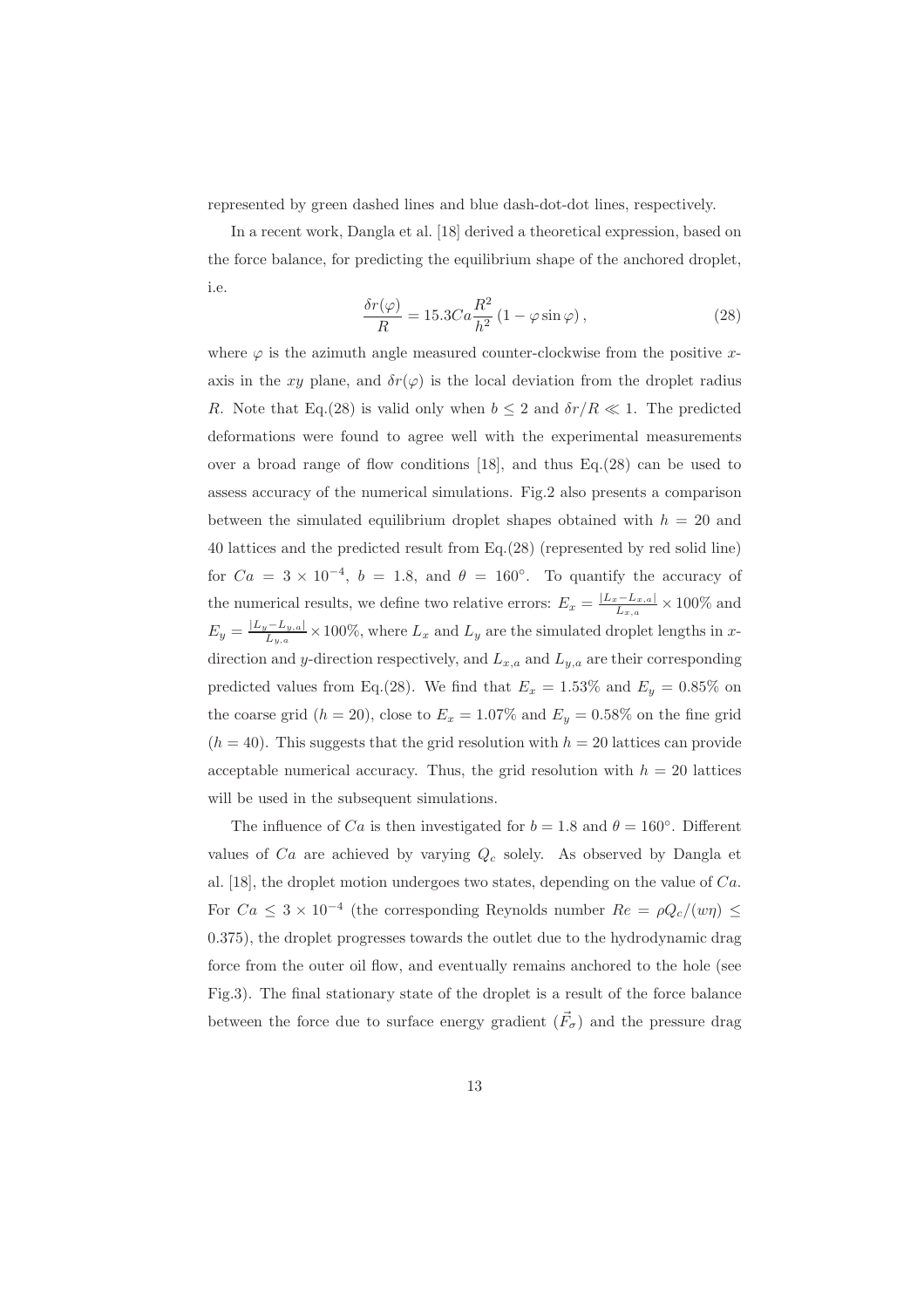

Figure 2: The equilibrium droplet shapes obtained with the grid resolutions of  $h = 20$  lattices (represented by green dashed lines) and  $h = 40$  lattices (represented by blue dash-dot-dot lines), and their comparison with the predicted result from Eq.(28) (represented by red solid line) for  $Ca = 3 \times 10^{-4}$ ,  $b = 1.8$ , and  $\theta = 160^{\circ}$ . The x and y coordinates are both normalized by the channel height h. The location of the hole is indicated by the pink solid lines.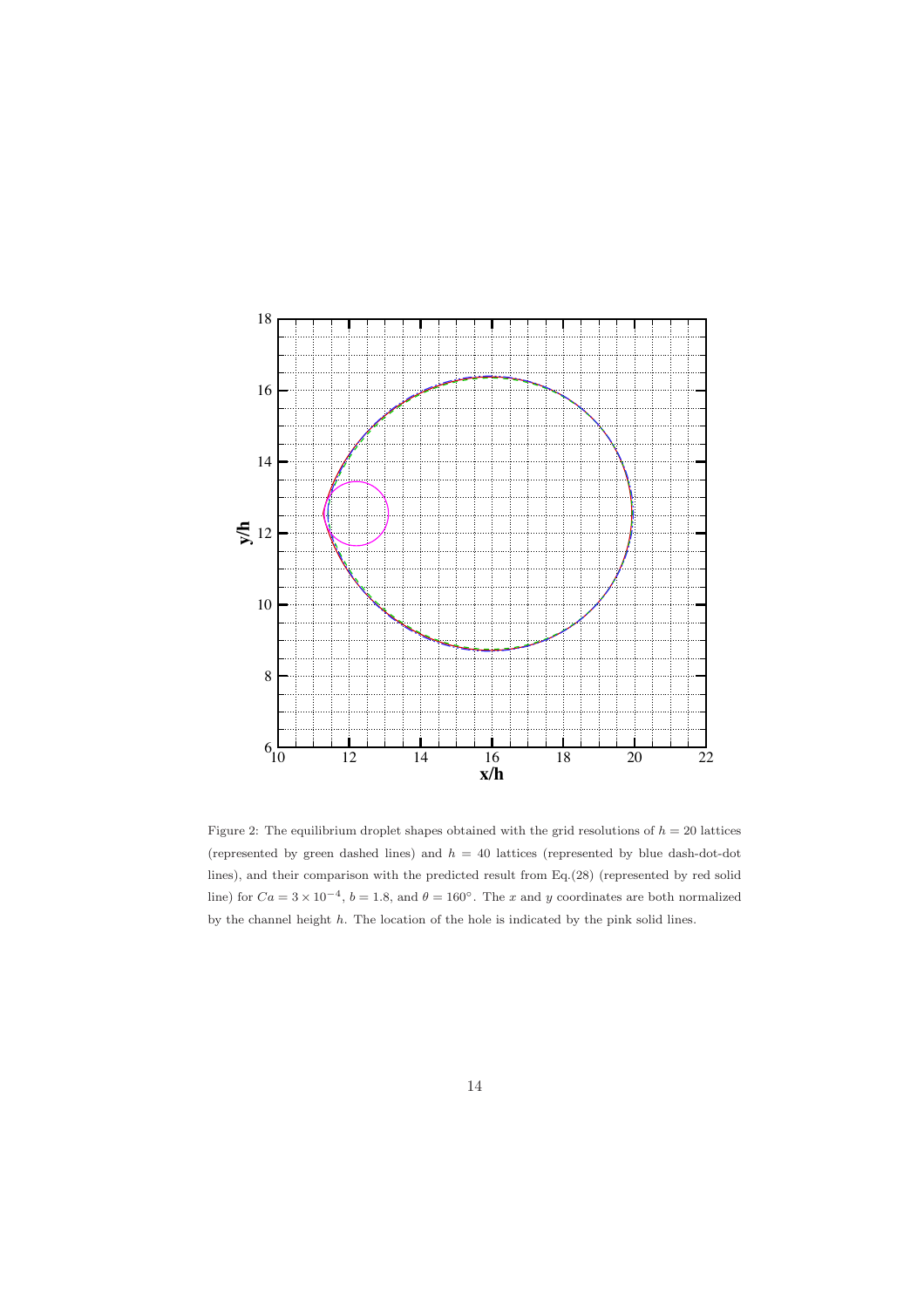

Figure 3: The final shape and position of the droplet for  $Ca = 3 \times 10^{-4}$ ,  $b = 1.8$ , and  $\theta = 160^{\circ}$ .

force  $(\vec{F}_d)$  [18]. When the capillary number is increased to  $5 \times 10^{-4}$  (which corresponds to  $Re = 0.625$ , the droplet continuously moves towards the outlet and cannot be completely anchored by the surface energy gradient due to the dominant  $\vec{F}_d$ . Fig.4 shows the comparison of velocity vectors near the rear of the droplet between  $Ca = 3 \times 10^{-4}$  and  $Ca = 5 \times 10^{-4}$  when the rear of the droplet moves into the hole. We can clearly see that the velocity vectors are negligibly small (which are non-zero because of unphysical spurious currents arising from the model itself) inside the droplet for  $Ca = 3 \times 10^{-4}$ , suggesting that the droplet has reached the static state. However, the magnitude of velocity vectors can be comparable to the characteristic flow velocity  $U_c$  for  $Ca = 5 \times 10^{-4}$ . Therefore, it is not surprising that the droplet keeps migrating towards the outlet and eventually moves out of the domain. While passing through the anchor in the present geometry  $(b = 1.8)$ , the droplet only partially enters into the hole and forms a spherical cap, regardless of  $Ca$ . This is consistent with the theoretical model and experimental observations by Dangla et al. [18], in which the parameter b is limited to the case of  $b \leq 2$ . In addition, we interestingly notice that the rear of the droplet does not strictly touch the junction between the anchor and the top wall of the microchannel when the droplet is trapped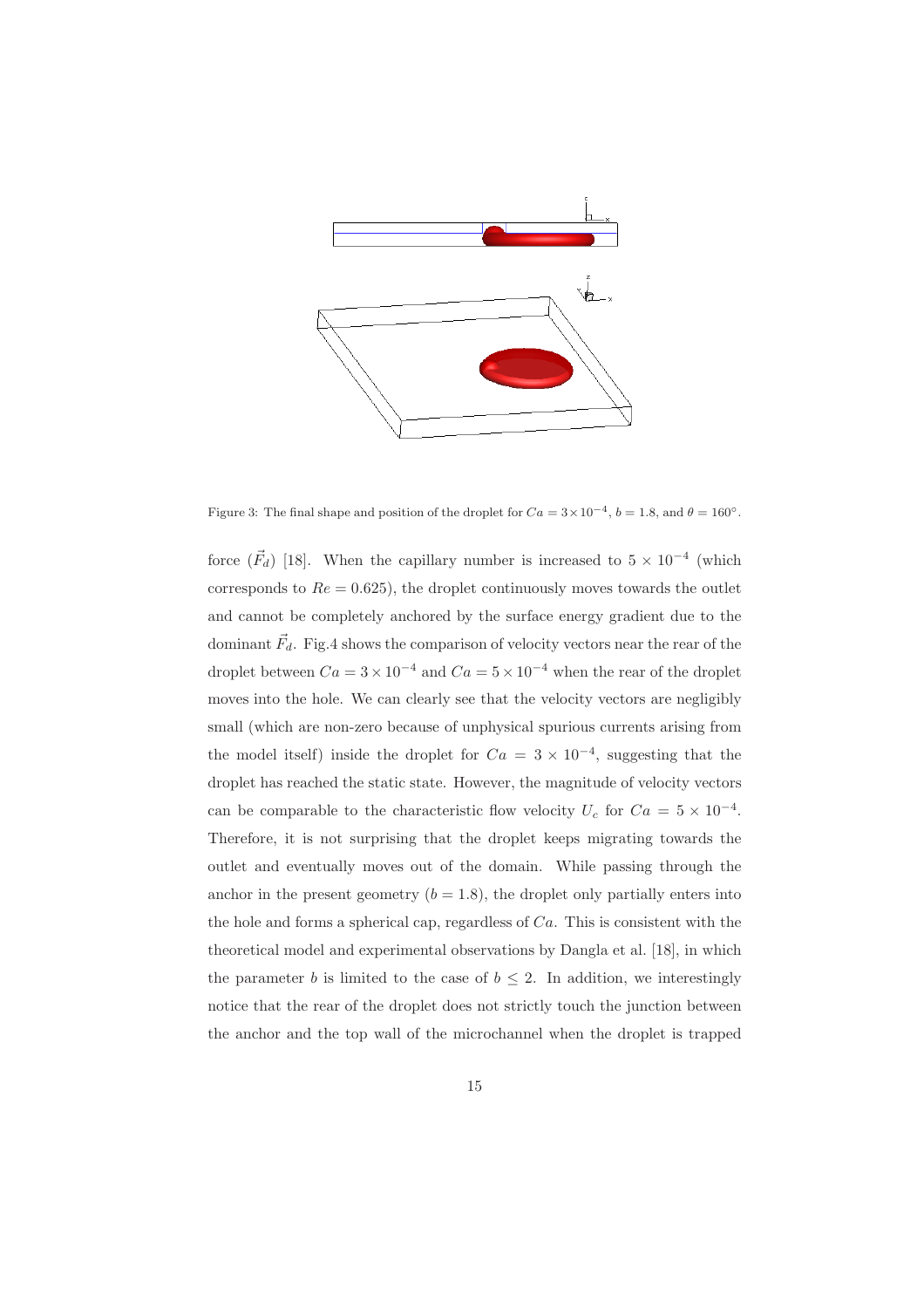

Figure 4: Velocity vectors near the rear of the droplet for (a)  $Ca = 3 \times 10^{-4}$  and (b)  $Ca =$  $5 \times 10^{-4}$  when the rear of the droplet moves into the hole. The reference vector  $5 \times 10^{-4}$  is shown in blue above the microchannel.

(see Fig.4(a)). It is worthwhile to remark that, in the derivation of  $Eq.(28)$ , Dangla et al. [18] estimated the surface area of the anchored droplet by assuming the curvature equilibrium between the spherical cap in the hole and the faraway interface, which implies that the rear of the anchored droplet touches the junction, distinct from the present numerical result. The difference might be explained as follows. Physically, there exists small gap between the rear of the anchored droplet and the junction, but the gap is artificially enlarged in our simulations because of the diffuse interface model used, where the interface thickness is artificially enlarged from 1nm to several microns. When the actual gap is likely to be on the order of tens or hundreds of nms, it could not be observed in the experiments of Dangla et al. [18], so the assumption of the curvature equilibrium is acceptable. On the other hand, although our numerical simulations artificially enlarge the gap between the rear of the droplet and the junction, this enlargement is found not to affect much the overall accuracy of the numerical results, as demonstrated by the comparison shown in Fig.2.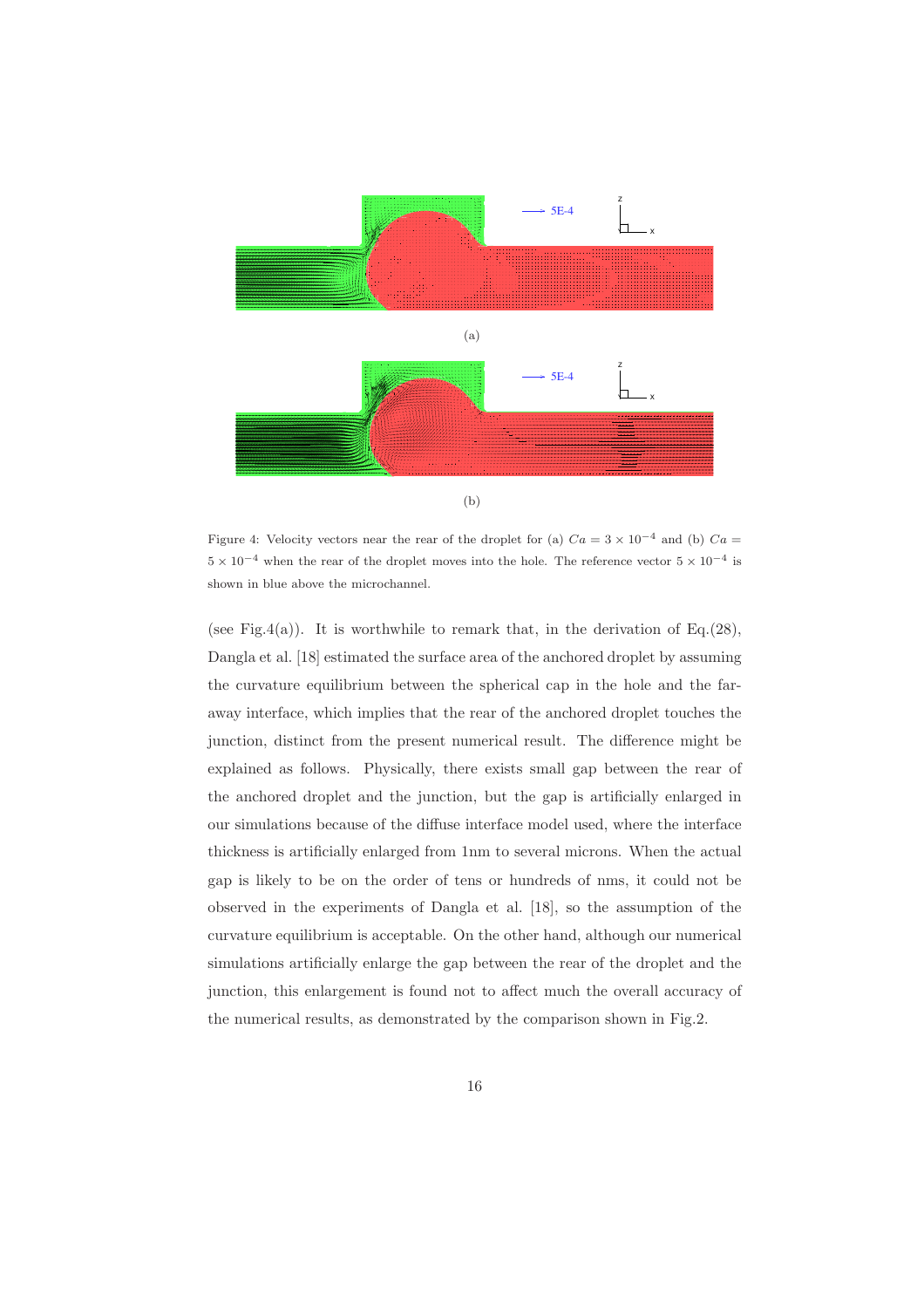

Figure 5: Snapshots of droplet shape and position for (a)  $b = 1.5$ , (b)  $b = 1.8$ , (c)  $b = 2.2$ , and (d)  $b = 2.8$  at  $Ca = 3 \times 10^{-4}$  and  $\theta = 160^{\circ}$ . For each b, the left snapshot corresponds to an instant of the droplet body passing through the hole and the right one to the instant of  $\gamma t = 24.75.$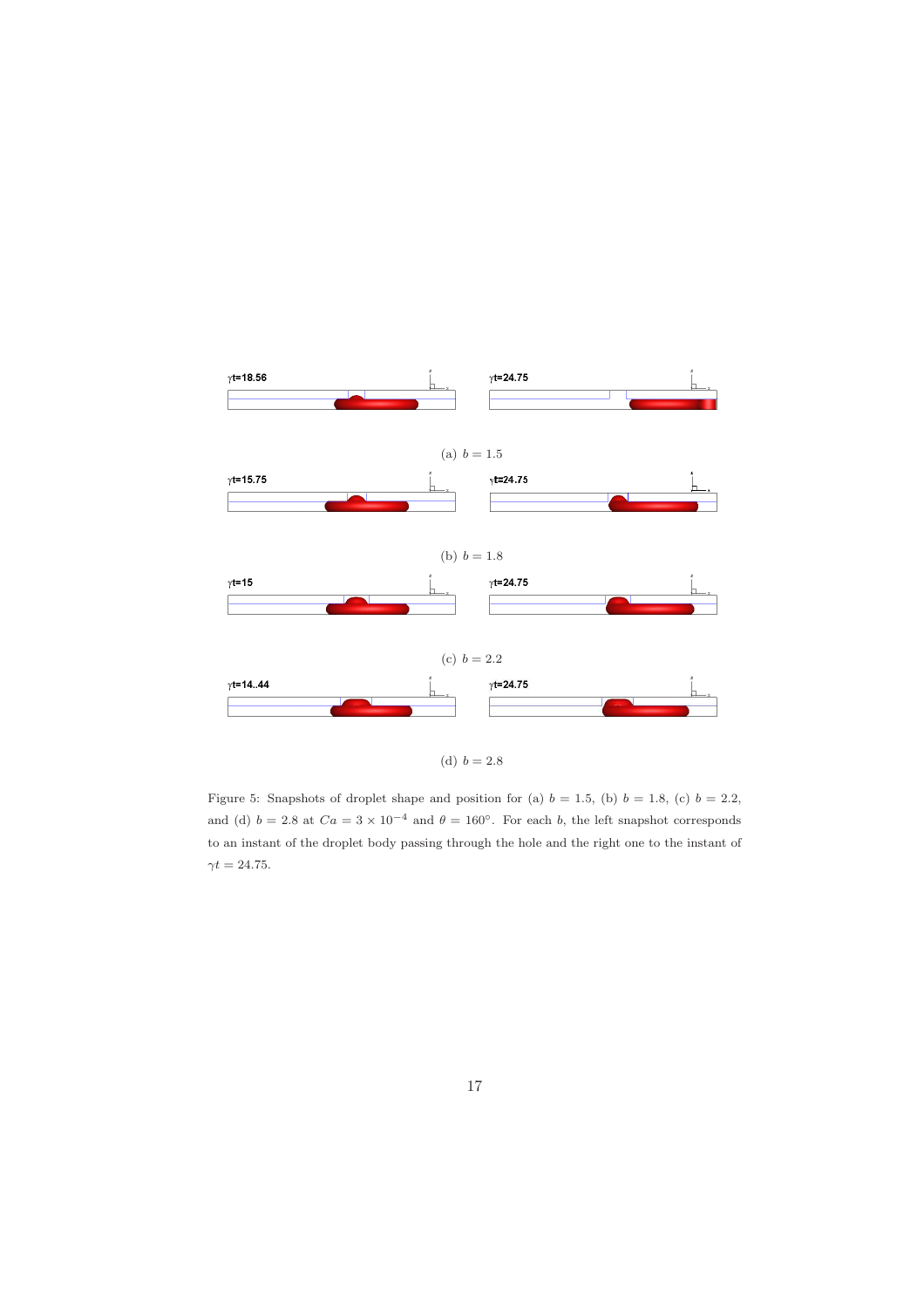Finally, the influence of b is investigated for  $Ca = 3 \times 10^{-4}$  and  $\theta = 160°$ . Four different values of b are used in the simulations, i.e.,  $b = 1.5, 1.8, 2.2$ . and 2.8, which are obtained by adjusting the hole diameter while keeping other parameters fixed. Obviously, the used values of b are beyond the limit of  $b \leq 2$ , thus providing a complement to the study of Dangla et al. [18]. Fig.5 shows the snapshots of droplet shape and position for (a)  $b = 1.5$ , (b)  $b = 1.8$ , (c)  $b = 2.2$ , and (d)  $b = 2.8$ . For each b, two snapshots are shown, with the left one corresponding to an instant of the droplet body (all parts except the front and rear) passing through the anchor and the right one to the instant of  $\gamma t = 24.75$ , where  $\gamma$  is the shear rate and defined by  $\gamma = U_c/h$ . It can be observed that b can strongly affect the shape of droplet and its motion. As b increases, the amount and height of water droplet that penetrates into the hole increases, resulting in an increase in the anchoring force induced by the surface energy gradients. Thus, the droplet motion undergoes the transition from an unanchored state to an anchored state with increasing  $b$  (see the right snapshots in Fig.5). For  $b > 2$ , the spherical cap upwardly abuts against the top wall in the hole (i.e., the droplet height reaches its maximal value), and some continuous phase oil still remains trapped in the hole, which is distinct from the expectation of Dangla et al. [18] that the droplet will fully enter the hole if  $b > 2$  (note that this expectation is not demonstrated experimentally). Since the droplet interface is confined by the top wall of the hole, it is believed that the hole depth e is an additional important parameter influencing the anchoring behavior of a droplet in the case of  $b > 2$ . When the droplet is eventually anchored, we again observe that its rear interface does not strictly touch the junction for not only  $b \leq 2$  but also  $b > 2$ .

To know how the anchor affects the droplet motion, Fig.6 plots the  $x$ coordinate of droplet centroid  $(x_d)$  as a function of  $\gamma t$  for various b at  $Ca =$  $3 \times 10^{-4}$  and  $\theta = 160^{\circ}$ , in which  $x_d$  is normalized by the channel height h and is calculated by

$$
x_d(t) = \frac{\int_{V(\phi>0)} x dV}{\int_{V(\phi>0)} dV} = \frac{\sum_{\vec{x}} x(\vec{x}, t) N(\phi(\vec{x}, t))}{\sum_{\vec{x}} N(\phi(\vec{x}, t))}
$$
(29)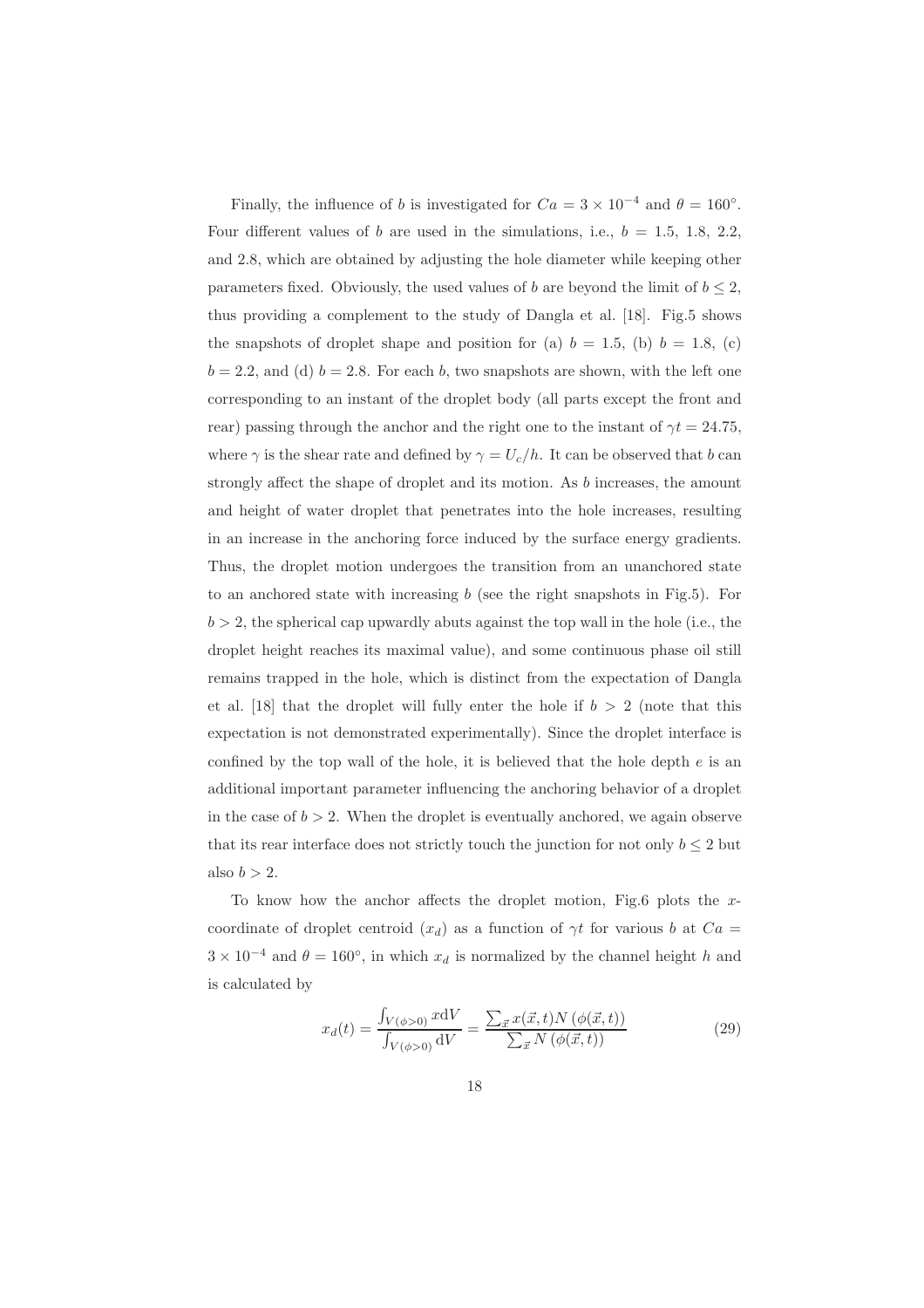

Figure 6: x-coordinate of droplet centroid  $(x_d)$  as a function of  $\gamma t$  for various b.  $x_d$  is normalized by the channel height  $h$ . The pink symbols and lines represent the numerical results for  $Ca = 4 \times 10^{-4}$  and  $\theta = 150^{\circ}$  in a longer computational domain, while all the others are the results for  $Ca = 3 \times 10^{-4}$  and  $\theta = 160^{\circ}$ .

with the function  $N(\phi)$  defined by

$$
N(\phi) = \begin{cases} 1, & (\phi > 0), \\ 0, & (\phi \le 0). \end{cases}
$$
 (30)

By differentiating  $x_d$  with respect to time, we obtain that, the droplet initially migrates in the channel at a constant velocity for all the values of b. When the droplet penetrates into the hole,  $x_d$  increases in a faster fashion. The increase is more significant for a larger  $b$ , because a lager  $b$  enables more water to penetrate into the hole. As the droplet front moves out of the hole, the droplet migrates again at a constant velocity, although a small portion remains in the hole. The migration velocity is very close to the one when the droplet is far away from the hole (without anchoring force). This suggests that the effect of the anchoring forces can be negligible during the period that the droplet body passes through the hole because the anchoring forces from the surrounding walls of hole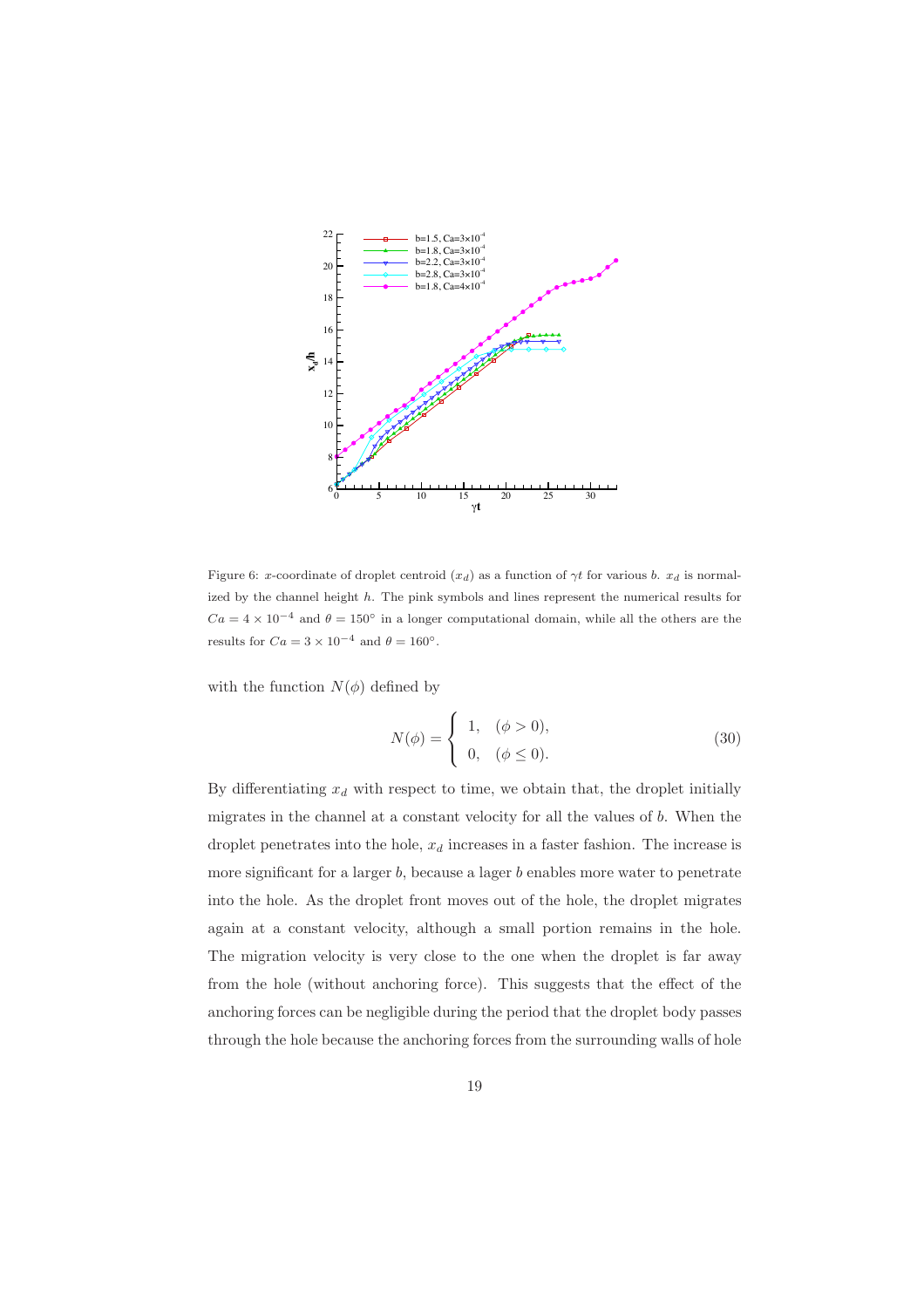cancel out due to symmetry. Once the rear of the droplet enters the hole, the symmetry is broken, so the droplet quickly slows down and finally rests with its rear situated at a small gap from the junction for  $b \geq 1.8$ . This could explain why the anchored interface is always the rear of the droplet rather than other parts, as observed in the previous experiments  $[18]$ . For the smallest b, i.e.,  $b = 1.5$ , we recorded the simulation results every 110,000 time steps, and found that some of the droplet has moved out of the computational domain if we keep recording the simulation results after  $\gamma t = 22.69$ , which corresponds to the last red square in Fig.6. Once the droplet moves out of the computational domain, we cannot calculate  $x_d$  correctly. Hence, the simulation results of  $b = 1.5$  are only displayed until  $\gamma t = 22.69$  in Fig.6. To reproduce a complete picture of droplet motion in an unanchored state, the channel length is increased to  $l = 1150 \mu m$ , and the droplet center is changed to  $x_0 = 320$  and  $y_0 = 250 \mu m$ . The simulation is run with  $b = 1.8$ ,  $Ca = 4 \times 10^{-4}$  and  $\theta = 150^{\circ}$ , and the obtained results are also plotted in Fig.6 (see the pink symbols and lines). As observed in the anchored state, the droplet also undergoes a slow-down process due to the anchoring forces when its rear passes through the hole. However, the anchoring forces are not large enough to pin the droplet completely. Based on these observations, we can conclude that the anchoring forces block the droplet motion only when the droplet rear passes through the hole. Finally, when the droplet is anchored for  $b \geq 1.8$ , as shown in Fig.6, the rest position is dependent on b: increasing b leads to a decrease in  $x<sub>d</sub>$ , which is attributed to the increased volume of the droplet residing in the hole.

#### 4. Conclusions

A three-dimensional phase-field LBM is used to simulate the dynamical behavior of a confined droplet subject to an outer viscous flow in a microchannel that contains a cylindrical hole etched into the top surface. The influence of capillary number and hole diameter, which is expressed as the ratio of hole diameter to channel height  $(b)$ , is investigated. We demonstrate numerically that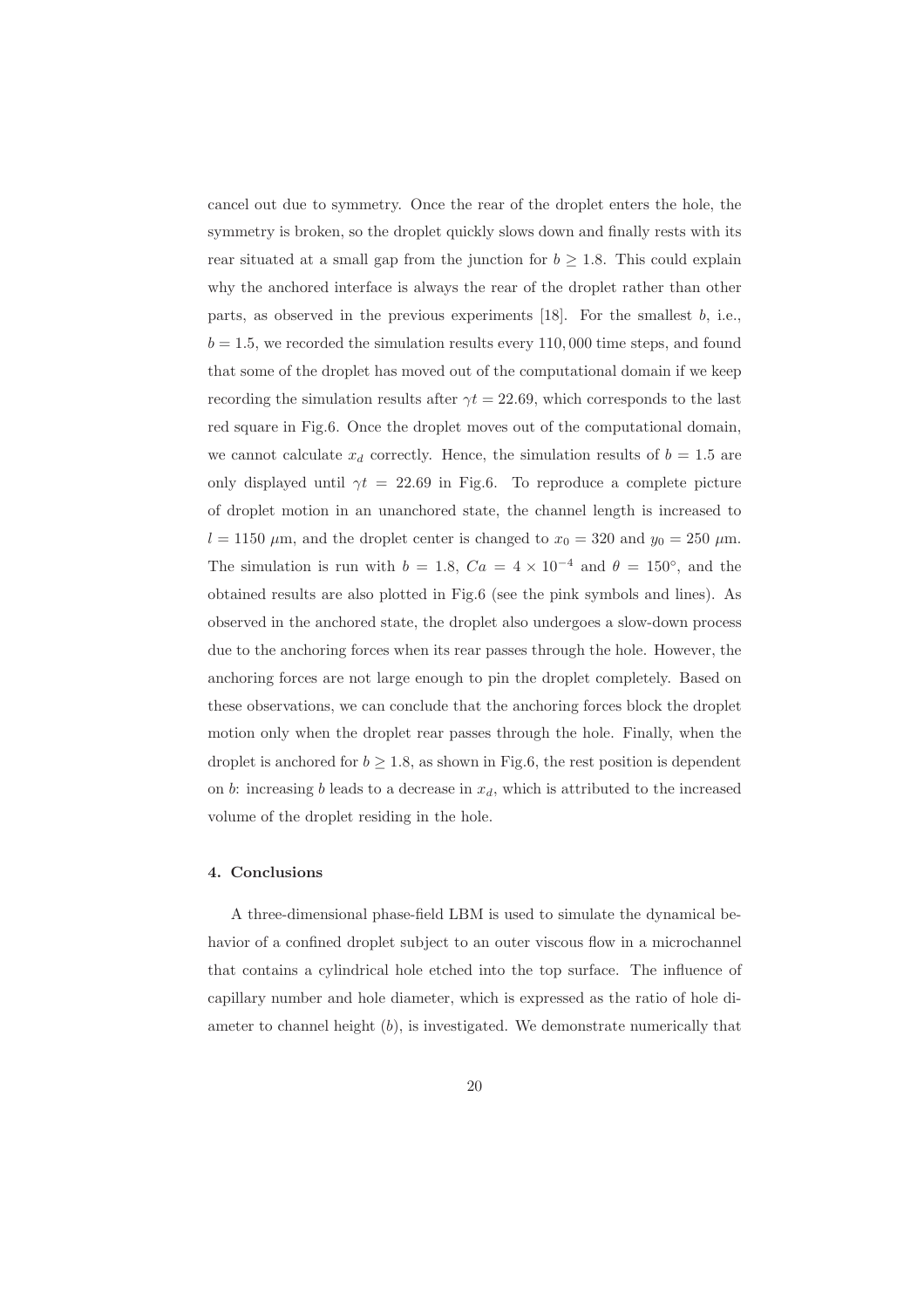the surface energy gradient induced by the hole can produce an anchoring force to resist the hydrodynamic drag from the outer flow, resulting in the droplet anchored to the hole when the capillary number is below a critical value. When b increases from 1.5 to 2.8 the droplet motion undergoes the transition from an unanchored state to an anchored state. For  $b < 2$ , the droplet partially enters into the hole and forms a spherical cap; whereas for  $b > 2$ , more droplet penetrates into the hole, and the spherical cap abuts upwardly against the top wall of the hole, which makes the hole depth into a crucial parameter. These observations are consistent with the previously reported experiments. However, the droplet does not fully enter the hole for  $b > 2$ , different from the expectation of Dangla et al. [18]. Also, we notice that the rear of the droplet rests at a small distance away from the junction for any b in the anchored state. Finally, regardless of b, the droplet always undergoes a slow-down process when its rear passes through the hole.

# ACKNOWLEDGEMENTS

This work is financially supported by the Thousand Youth Talents Program for Distinguished Young Scholars, the National Natural Science Foundation of China (No. 51506168), and the China Postdoctoral Science Foundation (No. 2016M590943). The simulations were performed on the UK national highperformance computer ARCHER which is funded by the UK's Engineering and Physical Sciences Research Council (EPSRC) under grant EP/L00030X/1.

- [1] A. R. Wheeler, Putting electrowetting to work, Science 322 (5901) (2008) 539–540.
- [2] J. Gong, C.-J. Kim, All-electronic droplet generation on-chip with realtime feedback control for EWOD digital microfluidics, Lab Chip 8 (2008) 898–906.
- [3] J. R. Millman, K. H. Bhatt, B. G. Prevo, O. D. Velev, Anisotropic parti-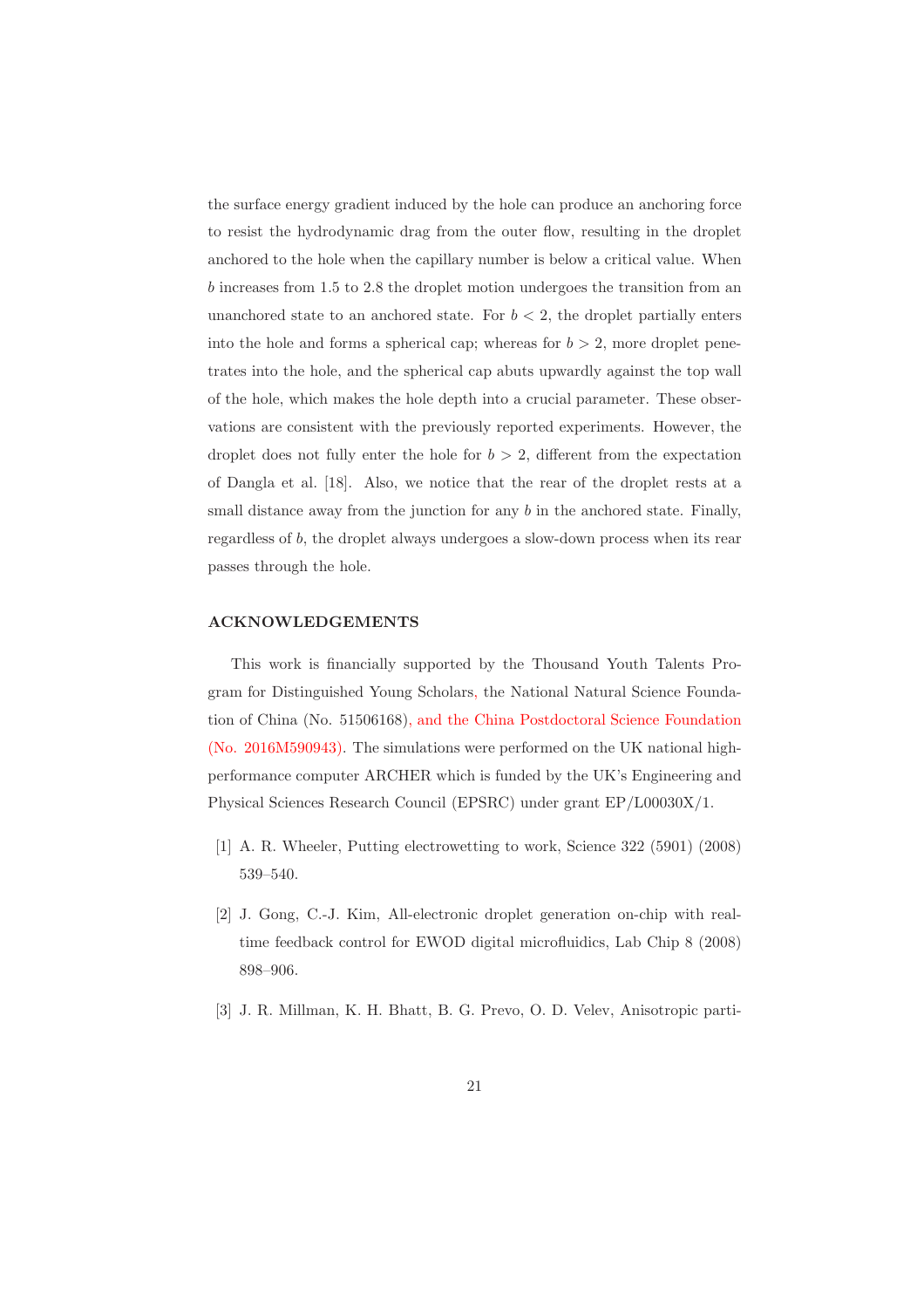cle synthesis in dielectrophoretically controlled microdroplet reactors, Nat. Mater. 4 (2005) 98–102.

- [4] K. Ahn, C. Kerbage, T. P. Hunt, R. M. Westervelt, D. R. Link, D. A. Weitz, Dielectrophoretic manipulation of drops for high-speed microfluidic sorting devices, Appl. Phys. Lett. 88 (2006) 024104.
- [5] T. Thorsen, R. W. Roberts, F. H. Arnold, S. R. Quake, Dynamic pattern formation in a vesicle-generating microfluidic device, Phys. Rev. Lett. 86 (2001) 4163–4166.
- [6] P. Garstecki, M. J. Fuerstman, H. A. Stone, G. M. Whitesides, Formation of droplets and bubbles in a microfluidic T-junction–scaling and mechanism of break-up, Lab Chip 6 (2006) 437–446.
- [7] S. L. Anna, H. C. Mayer, Microscale tipstreaming in a microfluidic flow focusing device, Phys. Fluids 18 (2006) 121512.
- [8] C. Baroud, J.-P. Delville, F. Gallaire, R. Wunenburger, Thermocapillary valve for droplet production and sorting, Phys. Rev. E 75 (2007) 046302.
- [9] C. Baroud, M. Robert de Saint Vincent, J.-P. Delville, An optical toolbox for total control of droplet microfluidics, Lab Chip 7 (2007) 1029–1033.
- [10] H. Liu, Y. Zhang, A. J. Valocchi, Modeling and simulation of thermocapillary flows using lattice Boltzmann method, J. Comput. Phys. 231 (12) (2012) 4433–4453.
- [11] H. Liu, A. J. Valocchia, Y. Zhang, Q. Kang, Lattice Boltzmann phase-field modeling of thermocapillary flows in a confined microchannel, J. Comput. Phys. 256 (2014) 334–356.
- [12] T. Franke, A. R. Abate, D. A. Weitz, A. Wixforth, Surface acoustic wave (SAW) directed droplet flow in microfluidics for PDMS devices, Lab Chip 9 (2009) 2625–2627.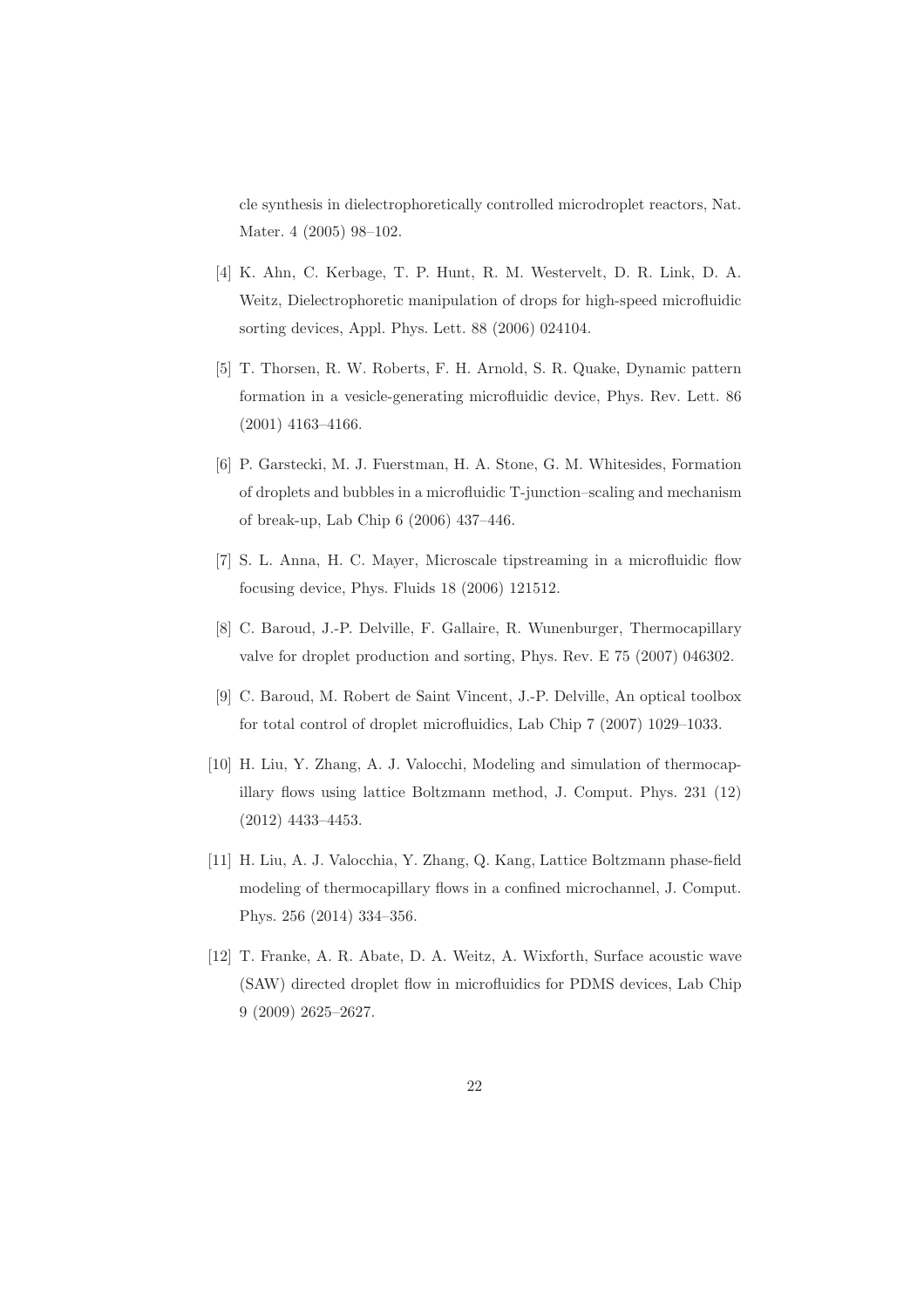- [13] M. Okochi, H. Tsuchiya, F. Kumazawa, M. Shikida, H. Honda, Dropletbased gene expression analysis using a device with magnetic force-baseddroplet-handling system, J. Biosci. Bioeng. 109 (2) (2010) 193 – 197.
- [14] Y. Zhang, S. Park, K. Liu, J. Tsuan, S. Yang, T.-H. Wang, A surface topography assisted droplet manipulation platform for biomarker detection and pathogen identification, Lab Chip 11 (2011) 398–406.
- [15] R. Di Leonardo, G. Ruocco, J. Leach, M. J. Padgett, A. J. Wright, J. M. Girkin, D. R. Burnham, D. McGloin, Parametric resonance of optically trapped aerosols, Phys. Rev. Lett. 99 (1) (2007) 010601–.
- [16] D. McGloin, D. R. Burnham, M. D. Summers, D. Rudd, N. Dewar, S. Anand, Optical manipulation of airborne particles: techniques and applications, Faraday Discuss. 137 (2008) 335–350.
- [17] P. Abbyad, R. Dangla, A. Alexandrou, C. Baroud, Rails and anchors: guiding and trapping droplet microreactors in two dimensions, Lab Chip 11 (2011) 813–821.
- [18] R. Dangla, S. Lee, C. N. Baroud, Trapping microfluidic drops in wells of surface energy, Phys. Rev. Lett. 107 (2011) 124501.
- [19] C. Hirt, B. Nichols, Volume of fluid (VOF) method for the dynamics of free boundaries, J. Comput. Phys. 39 (1981) 201–225.
- [20] W. J. Rider, D. B. Kothe, Reconstructing volume tracking, J. Comput. Phys. 141 (2) (1998) 112–152.
- [21] S. Osher, J. A. Sethian, Fronts propagating with curvature-dependent speed: Algorithms based on Hamilton-Jacobi formulations, J. Comput. Phys. 79 (1) (1988) 12–49.
- [22] M. Sussman, E. Fatemi, P. Smereka, S. Osher, An improved level set method for incompressible two-phase flows, Comput. Fluids 27 (1998) 663– 680.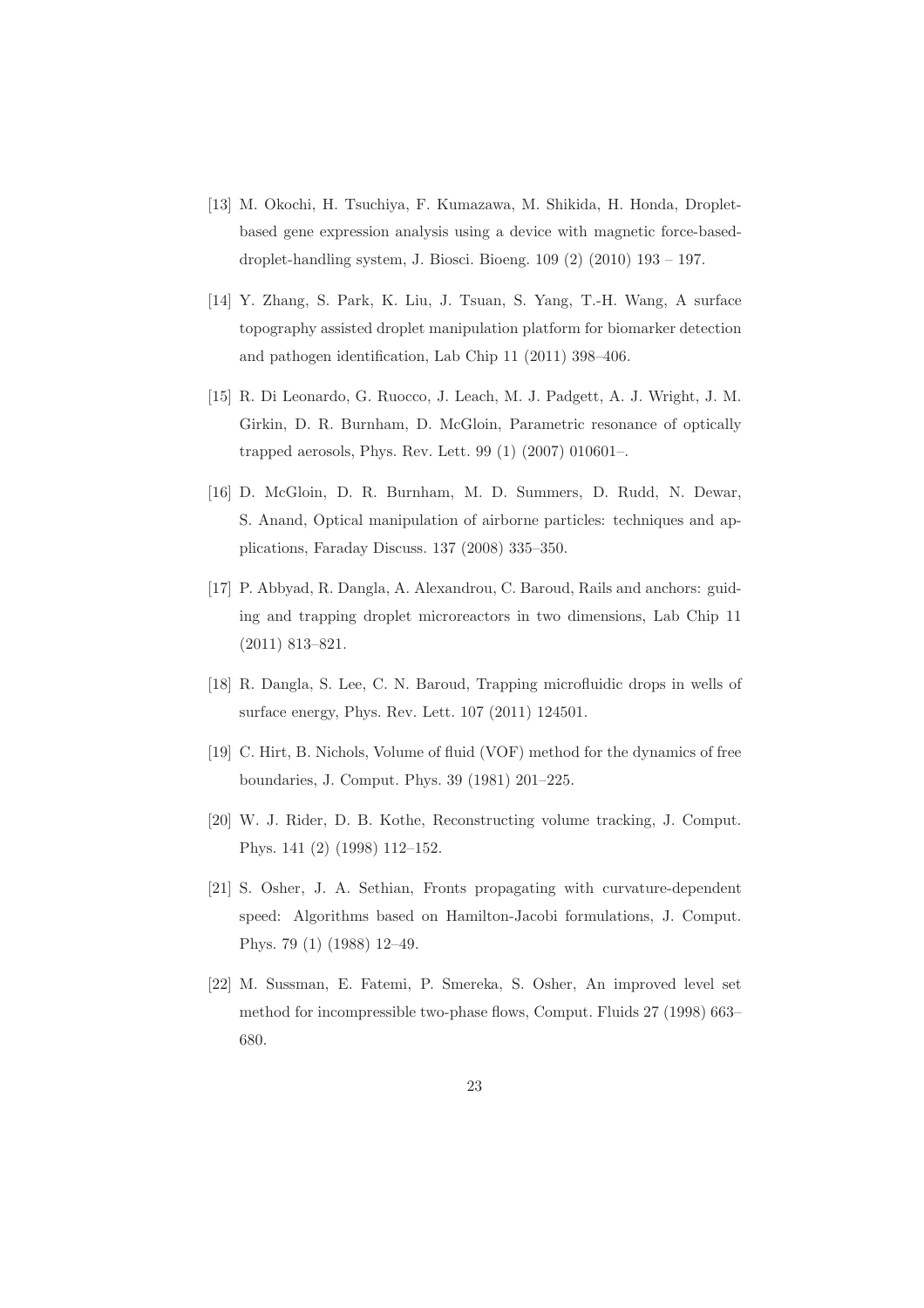- [23] H. Liu, Q. Kang, C. R. Leonardi, B. D. Jones, S. Schmieschek, A. Narváez, J. R. Williams, A. J. Valocchi, J. Harting, Multiphase lattice Boltzmann simulations for porous media applications, Computational Geosciences 20 (4) (2016) 777–805.
- [24] H.-Y. Chen, D. Jasnow, J. Viñals, Interface and contact line motion in a two phase fluid under shear flow, Phys. Rev. Lett. 85 (2000) 1686–1689.
- [25] A. K. Gunstensen, D. H. Rothman, S. Zaleski, G. Zanetti, Lattice Boltzmann model of immiscible fluids, Phys. Rev. A 43 (8) (1991) 4320–4327.
- [26] H. Liu, A. J. Valocchi, Q. Kang, Three-dimensional lattice Boltzmann model for immiscible two-phase flow simulations, Phys. Rev. E 85 (2012) 046309.
- [27] X. Shan, H. Chen, Lattice Boltzmann model for simulating flows with multiple phases and components, Phys. Rev. E 47 (3) (1993) 1815–1819.
- [28] M. Sbragaglia, R. Benzi, L. Biferale, S. Succi, K. Sugiyama, F. Toschi, Generalized lattice Boltzmann method with multirange pseudopotential, Phys. Rev. E 75 (2007) 026702.
- [29] M. R. Swift, E. Orlandini, W. R. Osborn, J. M. Yeomans, Lattice Boltzmann simulations of liquid-gas and binary fluid systems, Phys. Rev. E 54 (5) (1996) 5041–5052.
- [30] C. M. Pooley, K. Furtado, Eliminating spurious velocities in the free-energy lattice Boltzmann method, Phys. Rev. E 77 (2008) 046702.
- [31] X. He, S. Chen, R. Zhang, A lattice Boltzmann scheme for incompressible multiphase flow and its application in simulation of Rayleigh-Taylor instability, J. Comput. Phys. 152 (2) (1999) 642–663.
- [32] A. Fakhari, M. H. Rahimian, Phase-field modeling by the method of lattice Boltzmann equations, Phys. Rev. E 81 (2010) 036707.
- [33] T. Lee, L. Liu, Lattice Boltzmann simulations of micron-scale drop impact on dry surfaces, J. Comput. Phys. 229 (20) (2010) 8045–8063.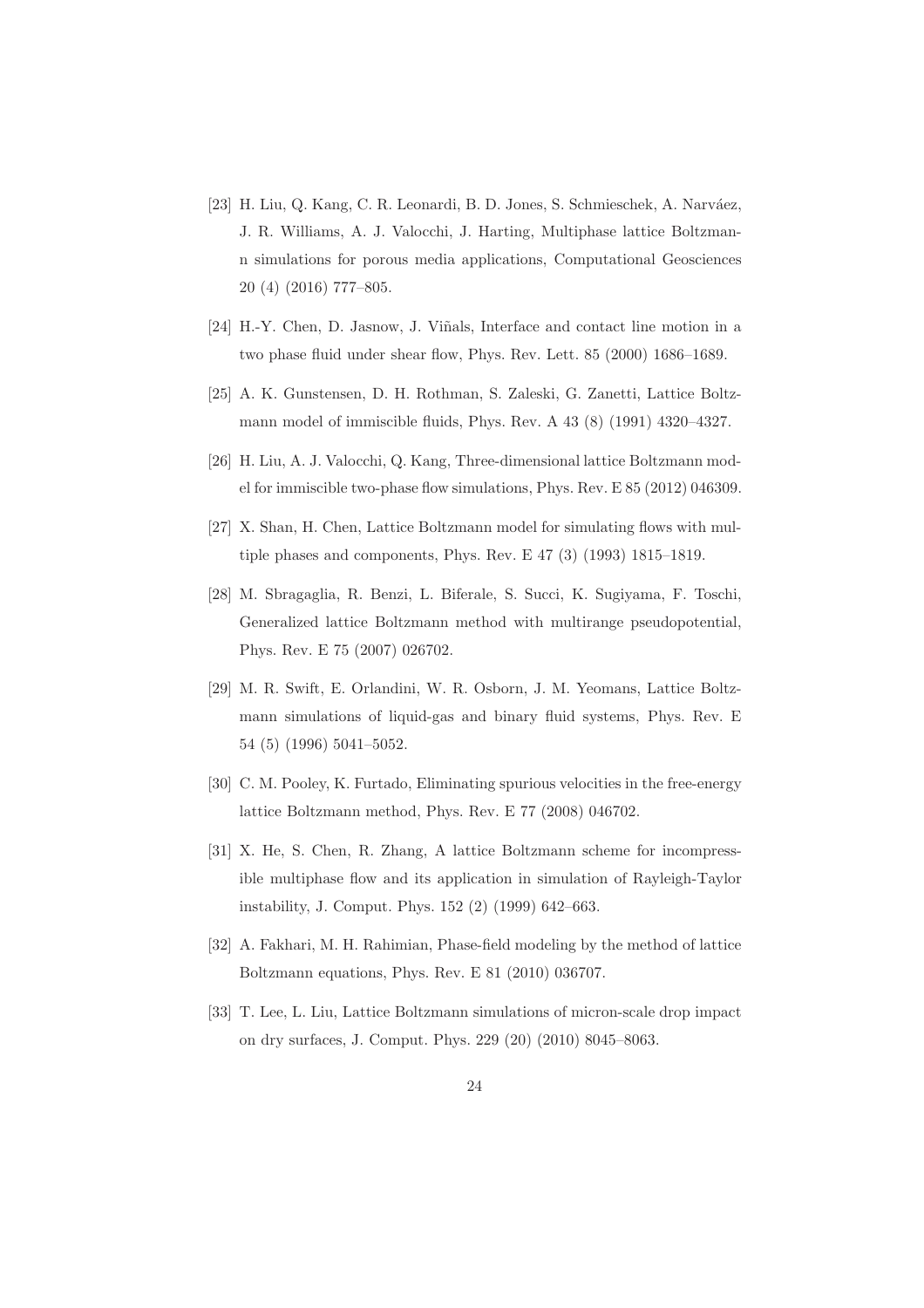- [34] J. Y. Shao, C. Shu, H. B. Huang, Y. T. Chew, Free-energy-based lattice Boltzmann model for the simulation of multiphase flows with density contrast, Phys. Rev. E 89 (2014) 033309.
- [35] A. J. Briant, J. M. Yeomans, Lattice Boltzmann simulations of contact line motion. II. Binary fluids, Phys. Rev. E 69 (2004) 031603.
- [36] X.-D. Niu, T. Munekata, S.-A. Hyodo, K. Suga, An investigation of watergas transport processes in the gas-diffusion-layer of a PEM fuel cell by a multiphase multiple-relaxation-time lattice Boltzmann model, J. Power Sources, 172 (2007) 542–552.
- [37] H. Ding, P. D. Spelt, C. Shu, Diffuse interface model for incompressible two-phase flows with large density ratios, J. Comput. Phys. 226 (2007) 2078–2095.
- [38] D. Jacqmin, Calculation of two-phase Navier-Stokes flows using phase-field modeling, J. Comput. Phys. 155 (1999) 96–127.
- [39] T. Lee, P. F. Fischer, Eliminating parasitic currents in the lattice Boltzmann equation method for nonideal gases, Phys. Rev. E 74 (4) (2006) 046709.
- [40] X. He, L.-S. Luo, A priori derivation of the lattice Boltzmann equation, Phys. Rev. E 55 (1997) R6333–R6336. doi:10.1103/PhysRevE.55.R6333.
- [41] C. Pan, L.-S. Luo, C. T. Miller, An evaluation of lattice Boltzmann schemes for porous medium flow simulation, Comput. Fluids 35 (2006) 898–909.
- [42] C. M. Pooley, H. Kusumaatmaja, J. M. Yeomans, Contact line dynamics in binary lattice Boltzmann simulations, Phys. Rev. E 78 (5) (2008) 056709.
- [43] Z. Yu, L.-S. Fan, Multirelaxation-time interaction-potential-based lattice Boltzmann model for two-phase flow, Phys. Rev. E 82 (2010) 046708.